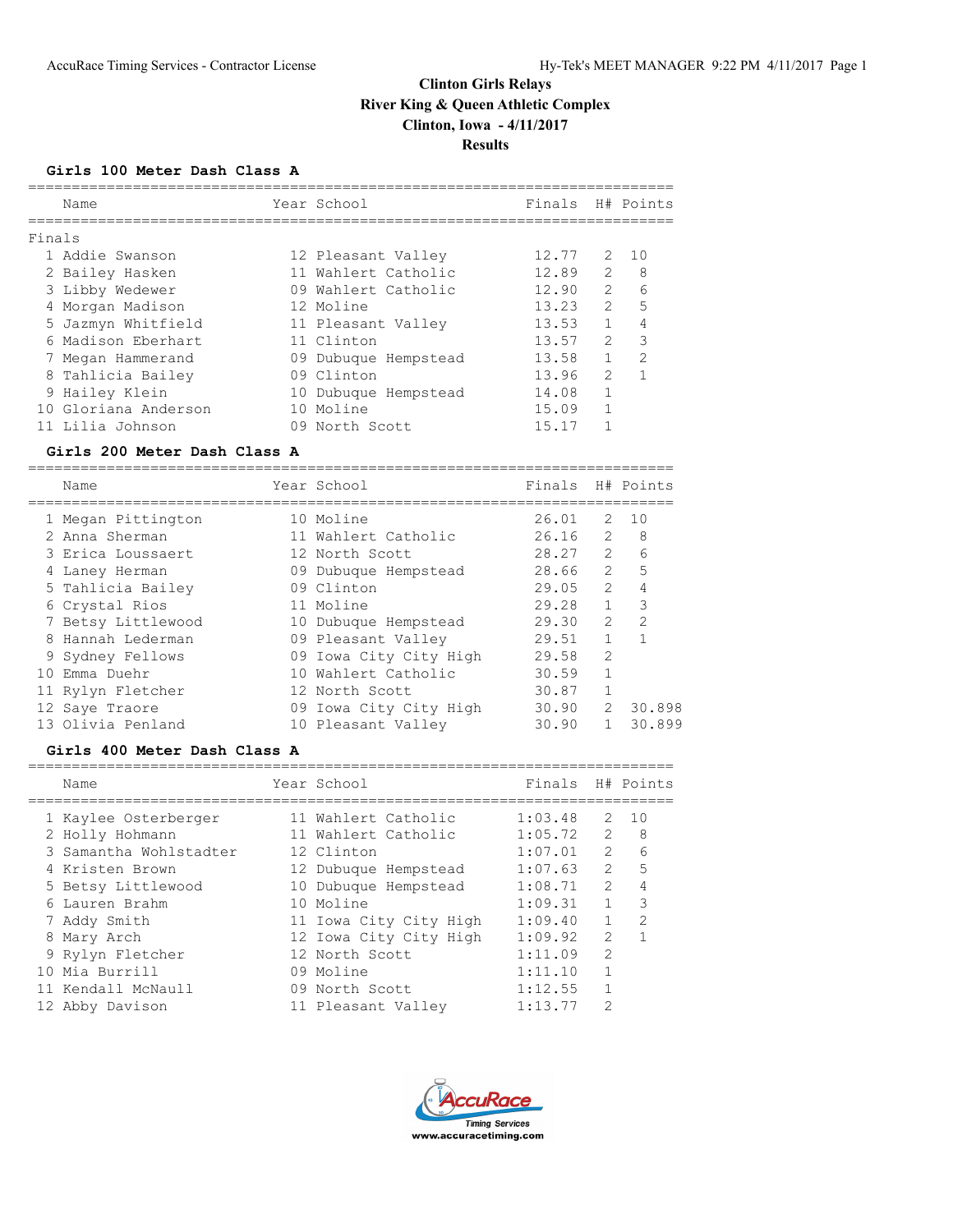## **....Girls 400 Meter Dash Class A**

13 Alexis Faulhaber 10 Pleasant Valley 1:20.05 1

## **Girls 800 Meter Run Class A**

|   | Name                | Year School            | Finals Points |                |
|---|---------------------|------------------------|---------------|----------------|
|   | 1 Hannah Brown      | 09 Dubuque Hempstead   | 2:28.06       | 10             |
|   | 2 Presley Case      | 09 North Scott         | 2:28.79       | 8              |
|   | 3 Emma Holesinger   | 09 Dubuque Hempstead   | 2:31.53       | 6              |
|   | 4 Kinsee Brands     | 11 Iowa City City High | 2:33.45       | 5              |
|   | 5 Grace Lueken      | 09 Wahlert Catholic    | 2:33.48       | 4              |
|   | 6 Holyn Doran       | 09 Pleasant Valley     | 2:38.60       | 3              |
|   | 7 Sommer Clydesdale | 10 North Scott         | 2:40.73       | $\overline{2}$ |
| 8 | Emma Earles         | 11 Wahlert Catholic    | 2:40.78       | 1              |
|   | 9 Addy Smith        | 11 Iowa City City High | 2:42.69       |                |
|   | 10 Elena Raya       | 11 Moline              | 2:47.54       |                |
|   | 11 Autumn Hager     | 09 Clinton             | 2:57.90       |                |
|   | 12 Alyssa Farrell   | 12 Pleasant Valley     | 2:58.23       |                |
|   | 13 Emme Schwabe     | 11 Moline              | 3:03.29       |                |
|   |                     |                        |               |                |

### **Girls 1500 Meter Run Class A**

| Name                      | Year School            | Finals  | Points         |
|---------------------------|------------------------|---------|----------------|
| 1 Anna Lindower           | 10 Iowa City City High | 5:05.08 | 10             |
| 2 Casey Nichols           | 11 Dubuque Hempstead   | 5:18.85 | 8              |
| 3 Abbi Lafrenz            | 09 North Scott         | 5:19.90 | 6              |
| 4 Aunna Huseman           | 09 Wahlert Catholic    | 5:20.93 | 5              |
| 5 Sommer Clydesdale       | 10 North Scott         | 5:30.35 | $\overline{4}$ |
| 6 Emily Buchheit          | 12 Dubuque Hempstead   | 5:31.66 | 3              |
| 7 Caroline Christopherson | 10 Pleasant Valley     | 5:37.86 | $\mathcal{L}$  |
| 8 Gracie Long             | 10 Wahlert Catholic    | 5:40.09 | 1              |
| 9 Cathy Rosas             | 11 Moline              | 5:44.07 |                |
| 10 McKenna Mathews        | 10 Moline              | 5:46.45 |                |
| 11 Elizabeth Honeycutt    | 11 Pleasant Valley     | 5:50.37 |                |
| 12 Lauren Buer            | 10 Clinton             | 6:09.27 |                |

## **Girls 3000 Meter Run Class A**

| Name               | Year School          | Finals   | Points        |
|--------------------|----------------------|----------|---------------|
| 1 Shaelyn Hostager | 09 Dubuque Hempstead | 11:23.09 | 1 O           |
| 2 Emma Holesinger  | 09 Dubuque Hempstead | 11:30.65 | 8             |
| 3 Emma Earles      | 11 Wahlert Catholic  | 11:40.47 | 6             |
| 4 Aunna Huseman    | 09 Wahlert Catholic  | 11:48.76 | 5             |
| 5 Lily Knobloch    | 10 Moline            | 12:20.89 | 4             |
| 6 Emily Lopez      | 09 Moline            | 12:29.56 | 3             |
| 7 Chloe Greig      | 10 Pleasant Valley   | 12:31.58 | $\mathcal{L}$ |
| Lauren Buer        | 10 Clinton           | 13:06.87 |               |
|                    |                      |          |               |

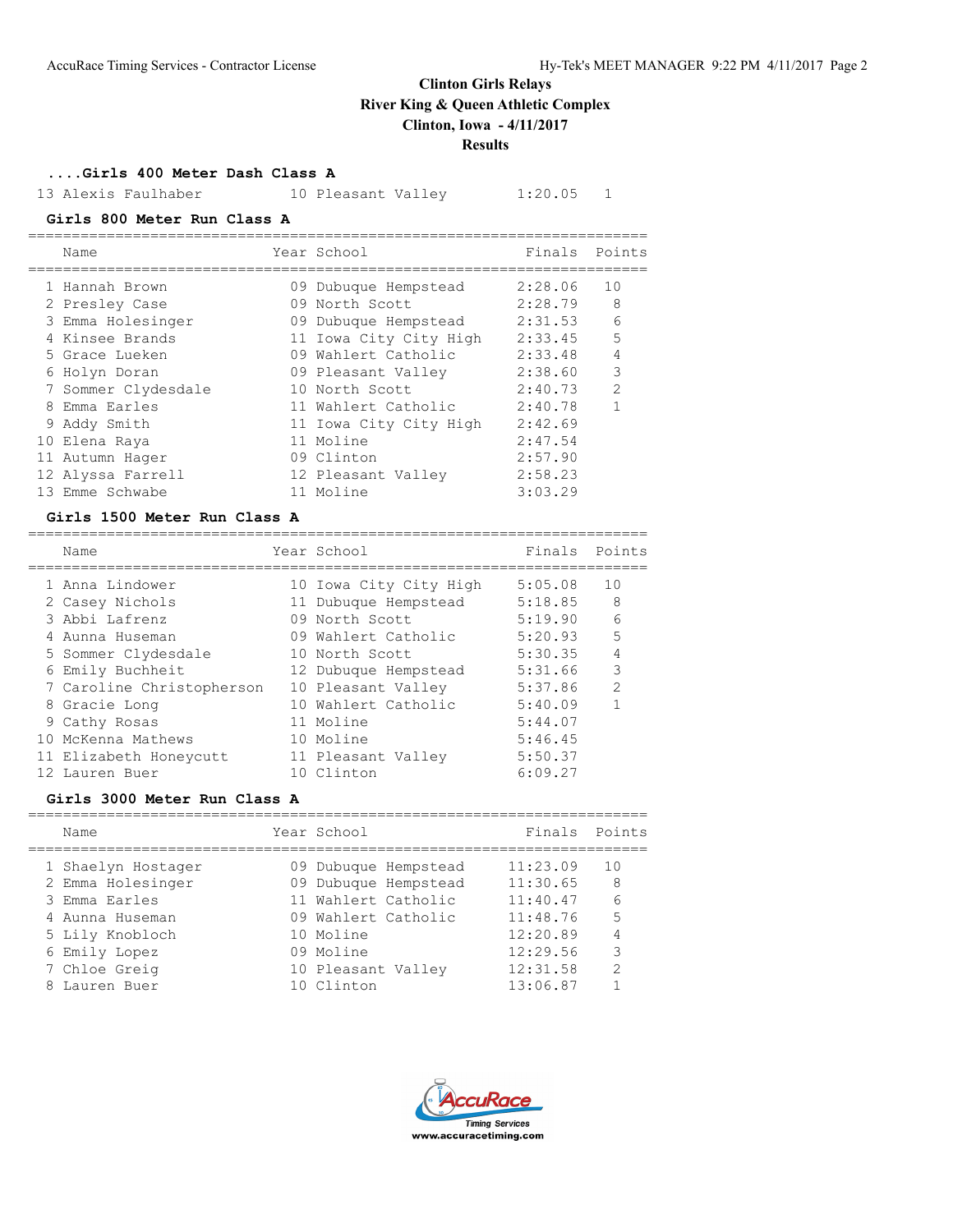## **Girls 100 Meter Hurdles Class A**

| Name                | Year School            | Finals |                      | H# Points     |
|---------------------|------------------------|--------|----------------------|---------------|
| 1 Bailey Vance      | 12 Wahlert Catholic    | 15.69  | $\mathcal{P} \equiv$ | $\sqrt{10}$   |
| 2 Avery Rowlands    | 10 North Scott         | 17.55  | $\mathcal{L}$        | 8             |
| 3 Kate Swenning     | 10 Iowa City City High | 17.90  | $\mathcal{L}$        | 6             |
| 4 Cecelie Schieffer | 10 Pleasant Valley     | 18.16  | $\mathcal{L}$        | 5             |
| 5 Brooke Bormann    | 09 Iowa City City High | 18.31  | $\mathcal{L}$        | 4             |
| 6 Paisley Kascel    | 12 Dubuque Hempstead   | 19.02  | $\mathcal{L}$        | 3             |
| 7 Tarynn Kuehl      | 09 North Scott         | 19.30  | $\mathcal{P}$        | $\mathcal{P}$ |
| 8 Maddie Eaton      | 11 Moline              | 19.32  | $\mathcal{P}$        |               |
| 9 Sophie Curtis     | 09 Pleasant Valley     | 19.80  |                      |               |
| 10 Claire Eaton     | 09 Moline              | 21.59  |                      |               |
|                     |                        |        |                      |               |

### **Girls 400 Meter Hurdles Class A**

| Name                |  | Finals                                                                                                                                                                                                                    |               | H# Points     |
|---------------------|--|---------------------------------------------------------------------------------------------------------------------------------------------------------------------------------------------------------------------------|---------------|---------------|
| 1 Addie Swanson     |  | 1:05.20                                                                                                                                                                                                                   | 2             | 10            |
| 2 Jessica Junker    |  | 1:09.13                                                                                                                                                                                                                   | $\mathcal{L}$ | 8             |
| 3 Cecelie Schieffer |  | 1:12.36                                                                                                                                                                                                                   | $\mathcal{L}$ | 6             |
| 4 Heather Hostager  |  | 1:14.26                                                                                                                                                                                                                   | $\mathcal{L}$ | 5             |
| 5 Lily Knobloch     |  | 1:14.68                                                                                                                                                                                                                   | 1.            |               |
| 6 Annie Rummelhart  |  | 1:15.58                                                                                                                                                                                                                   | $\mathcal{L}$ | 3             |
| 7 Hedi Welu         |  | 1:16.25                                                                                                                                                                                                                   | $\mathcal{L}$ | $\mathcal{P}$ |
| 8 Paige Finch       |  | 1:22.31                                                                                                                                                                                                                   |               |               |
| 9 Michelle Jennings |  | 1:26.97                                                                                                                                                                                                                   |               |               |
| 10 Sophie Hughes    |  | 1:31.19                                                                                                                                                                                                                   | 2             |               |
|                     |  | Year School<br>12 Pleasant Valley<br>12 North Scott<br>10 Pleasant Valley<br>11 Dubuque Hempstead<br>10 Moline<br>10 Iowa City City High<br>12 Dubuque Hempstead<br>12 Moline<br>12 Iowa City City High<br>09 North Scott |               |               |

## **Girls 4x100 Meter Relay Class A**

| School                  |    | Finals                        | Points          |
|-------------------------|----|-------------------------------|-----------------|
| 1 Wahlert Catholic      |    | 52.00                         | 10              |
| 1) Madeline McCarron 10 |    | 2) Sabrina Smith 11           |                 |
| 3) Libby Wedewer 09     |    | 4) Bailey Hasken 11           |                 |
| 2 Iowa City City High   |    | 52.59                         | 8               |
| 1) Emma Clark 10        |    | 2) Azzurra Sartini-Rideout 09 |                 |
| 3) Brooke Bormann 09    |    | 4) Isabel Hansen 09           |                 |
| 3 Clinton               |    | 54.07                         | $6\overline{6}$ |
| 1) Montaya Ford 09      |    | 2) Lexi Witherspoon 11        |                 |
| 3) Brichet Tate 10      |    | 4) Madison Eberhart 11        |                 |
| 4 North Scott           |    | 54.21                         | 5               |
| 1) Jessica Alexander 10 |    | 2) Brooke Kruse 09            |                 |
| 3) Jessica Junker 12    |    | 4) Erica Loussaert 12         |                 |
| 5 Dubuque Hempstead     |    | 54.26                         | $\overline{4}$  |
| 1) Jenna Coates 11      |    | 2) Mallory McDonald 12        |                 |
| 3) Hailey Klein 10      | 4) | Emalee Ryder 09               |                 |
| 6 Pleasant Valley       |    | 55.42                         | 3               |
| 1) Lexi Horaney 09      |    | 2) Caitlin Crome 09           |                 |

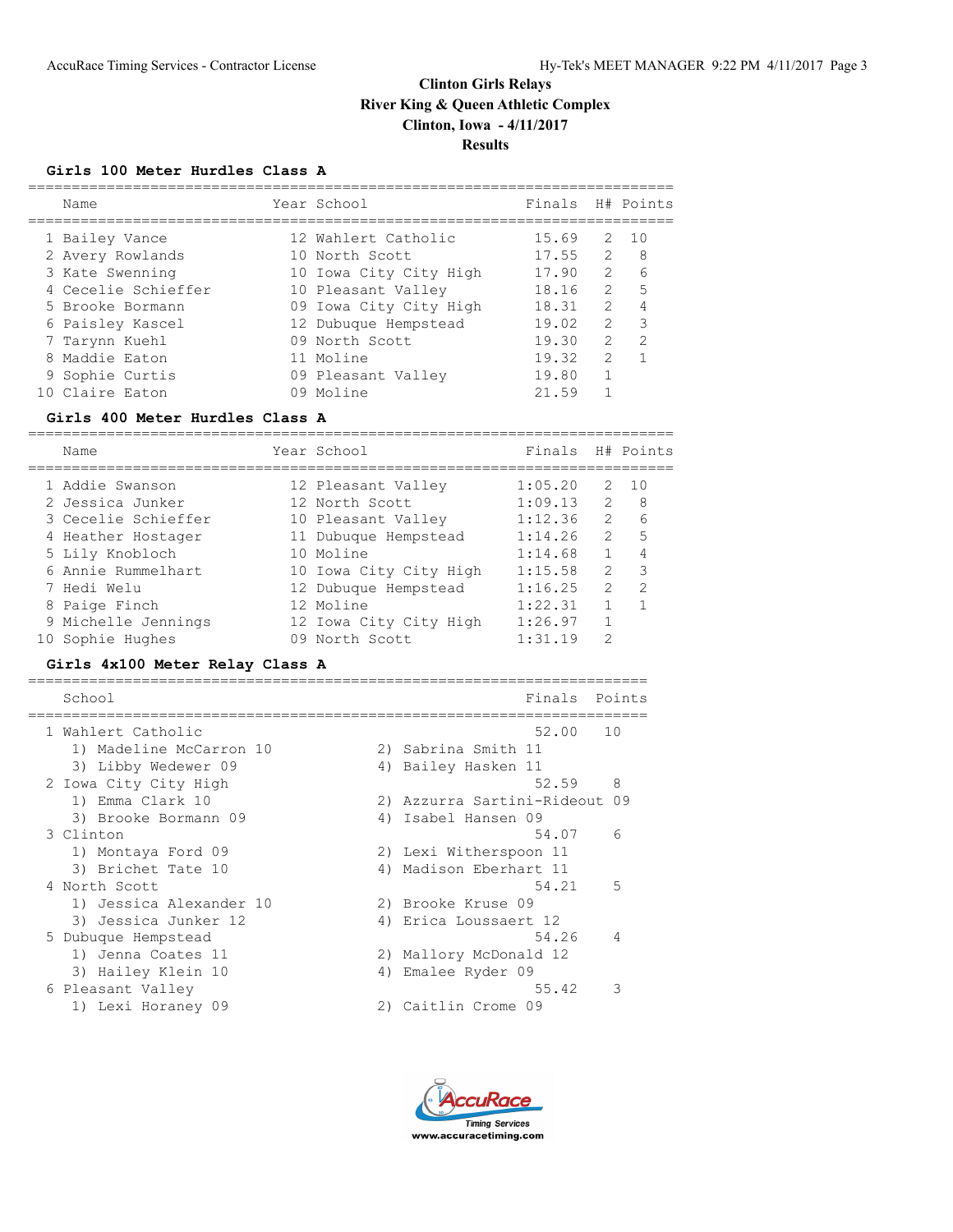### **....Girls 4x100 Meter Relay Class A**

| 3) Megan Gropel 09 | 4) Olivia Penland 10    |
|--------------------|-------------------------|
| 7 Moline           | 58.41                   |
| 1) Emma Parker 10  | 2) Gloriana Anderson 10 |
| 3) Kelly Tounou 10 | 4) Katherine Douglas 12 |

#### **Girls 4x200 Meter Relay Class A**

======================================================================= School **Finals** Points ======================================================================= 1 Wahlert Catholic 1:46.99 10 1) Claire Broderick 09 2) Libby Wedewer 09 3) Anna Sherman 11  $\hskip1cm$  4) Bailey Hasken 11 2 Moline 1:48.52 8 1) Morgan Madison 12 2) Isabella Mitchell 10 3) McKenna Smith 11 4) Megan Pittington 10 3 Dubuque Hempstead 1:50.21 6 1) Audra Steil 11 2) Julia Meehan 11 3) McKenna Johnson 12 4) Janyla Hoskins 09 4 Clinton 1:57.14 5 1) Montaya Ford 09 2) Lexi Witherspoon 11 3) Brichet Tate 10 4) Madison Eberhart 11 5 Iowa City City High 1:58.01 4 1) Saye Traore 09 2) Sydney Fellows 09 3) Isabel Hansen 09 4) Cyan Vanderhoef 12 6 Pleasant Valley 2:00.52 3 1) Hannah Lederman 09 2) Megan Gropel 09 3) Ashlyn Haack 11 4) Riley Gau 09 7 North Scott 2:04.41 2 1) Sophie Hughes 09 2) Abby Tschopp 09 3) Lilia Johnson 09 4) Madison Case 11

### **Girls 4x400 Meter Relay Class A**

| School                  | Finals                     | Points         |
|-------------------------|----------------------------|----------------|
| 1 Wahlert Catholic      | $4:13.44$ 10               |                |
| 1) Ellie Osterberger 11 | 2) Claire Broderick 09     |                |
| 3) Holly Hohmann 11     | 4) Kaylee Osterberger 11   |                |
| 2 Moline                | 4:19.35                    | - 8            |
| 1) Morgan Madison 12    | 2) Mickayla Biagini 10     |                |
| 3) Isabella Mitchell 10 | 4) Megan Pittington 10     |                |
| 3 Dubuque Hempstead     | 4:21.13                    | $\sqrt{2}$     |
| 1) Julia Meehan 11      | 2) Kaylee Leicht 09        |                |
| 3) Emma Coates 09       | 4) McKenna Johnson 12      |                |
| 4 Clinton               | 4:26.34                    | - 5            |
| 1) Paige Suessmith 11   | 2) Autumn Hager 09         |                |
| 3) Olivia Calvin 11     | 4) Samantha Wohlstadter 12 |                |
| 5 North Scott           | 4:27.26                    | $\overline{4}$ |
| 1) Presley Case 09      | 2) Madison Case 11         |                |
|                         |                            |                |

=======================================================================

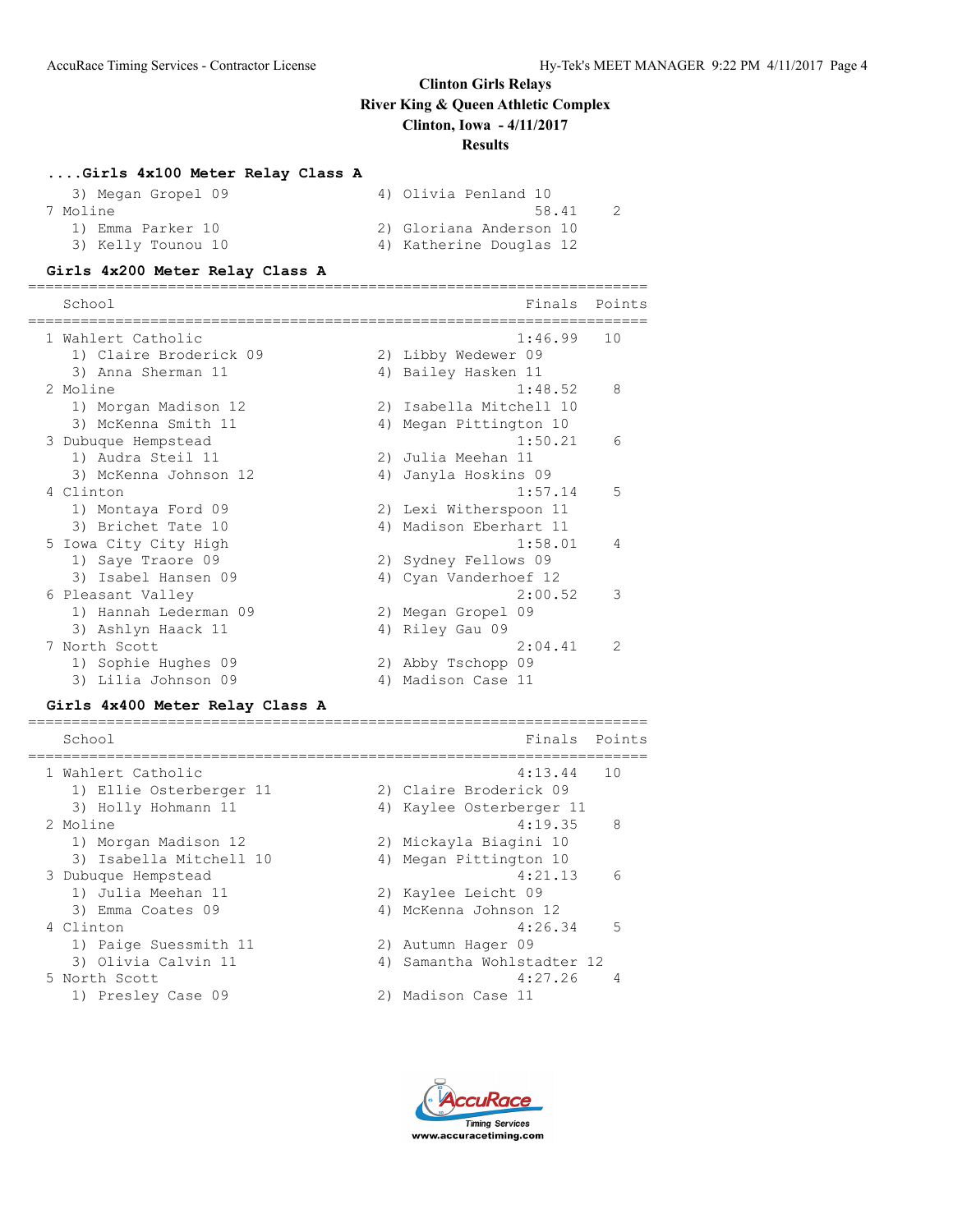#### **....Girls 4x400 Meter Relay Class A**

| 3) Avery Rowlands 10  | 4) Camryn Hanson 09     |
|-----------------------|-------------------------|
| 6 Iowa City City High | 4:30.32<br>- 3          |
| 1) Isabel Jones 10    | 2) Kate Swenning 10     |
| 3) Emma Cooper 10     | 4) Anna Lindower 10     |
| 7 Pleasant Valley     | 4:44.54                 |
| 1) Claire Bebow 09    | 2) Marielle Delpilar 09 |
| 3) Riley Gau 09       | 4) Abby Davison 11      |
|                       |                         |

#### **Girls 4x800 Meter Relay Class A**

======================================================================= School **Finals** Points ======================================================================= 1 Dubuque Hempstead 9:59.73 10 1) Kristen Brown 12 2) Hedi Welu 12 3) Kaylee Leicht 09 4) Hannah Brown 09 2 North Scott 10:23.62 8 1) Abbi Lafrenz 09 2) Presley Case 09 3) Madison Case 11 4) Sommer Clydesdale 10 3 Wahlert Catholic 10:30.46 6 1) Holly Hohmann 11 2) Grace Lueken 09 3) Kaylee Osterberger 11 4) Ellie Osterberger 11 4 Iowa City City High 10:40.11 5 1) Kinsee Brands 11 2) Isabel Jones 10 1) Kinsee Brands 11 (2) Isabel Jones 10<br>3) Aly Hecker 10 (4) Addy Smith 11<br>11.22 5 Pleasant Valley 11:23.82 4 1) Nicole Knedler 11 2) Holyn Doran 09 3) Shannon Mullen 10 (4) Grace D'Antico 11 6 Moline 11:42.05 3 1) Deborah Arul 09 2) Alyssa McAnally 11 3) Elena Raya 11 4) Emme Schwabe 11

#### **Girls 800 Sprint Medley Class A**

======================================================================= School **Finals** Points ======================================================================= 1 Moline 1:52.44 10 1) Morgan Madison 12 2) Isabella Mitchell 10 3) McKenna Smith 11 4) Megan Pittington 10 2 Dubuque Hempstead 1:55.41 8 1) Audra Steil 11 2) Emalee Ryder 09 3) Janyla Hoskins 09 4) McKenna Johnson 12 3 Iowa City City High 2:00.19 6 1) Emma Clark 10 2) Brooke Bormann 09 3) Emma Cooper 10 4) Azzurra Sartini-Rideout 09 4 Wahlert Catholic 2:02.55 5 1) Bailey Vance 12 2) Claire Broderick 09 3) Anna Sherman 11 1988 - 40 Emma Duehr 10 5 Pleasant Valley 2:02.87 4 1) Laurin Baker 10 2) Caitlin Crome 09

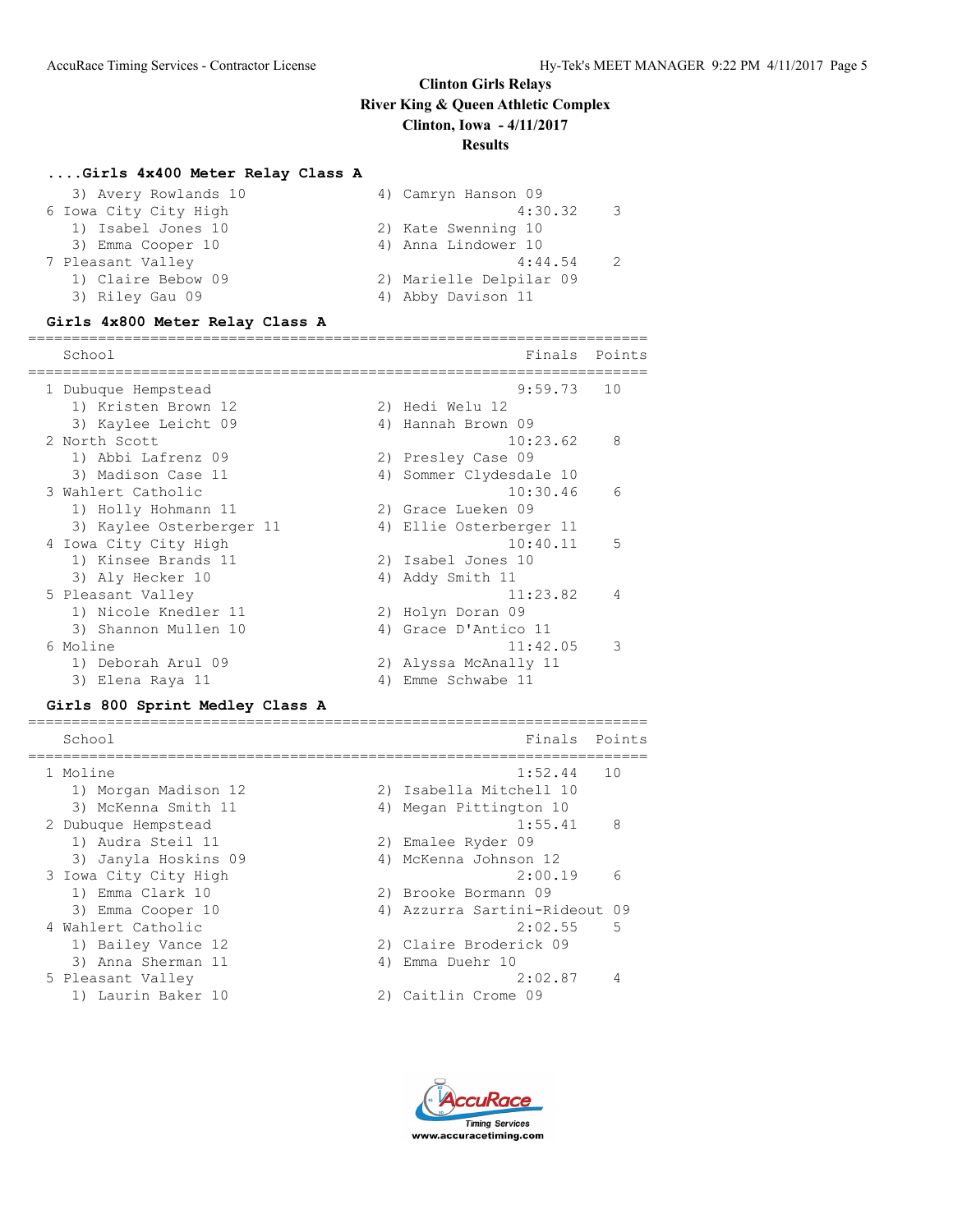#### **....Girls 800 Sprint Medley Class A**

| 4) Sophie Curtis 09        |
|----------------------------|
| 2:05.57<br>- 3             |
| 2) Tarynn Kuehl 09         |
| 4) Brooke Kruse 09         |
| 2:06.50                    |
| 2) Jevonne Keith 11        |
| 4) Samantha Wohlstadter 12 |
|                            |

#### **Girls Distance Medley Class A**

======================================================================= School **Finals** Points ======================================================================= 1 Iowa City City High 4:30.15 10 1) Sydney Fellows 09 2) Azzurra Sartini-Rideout 09 3) Emma Clark 10 4) Mary Arch 12 2 Dubuque Hempstead 4:39.75 8 1) Laney Herman 09 2) Jenna Coates 11 3) Emma Coates 09 6 4) Emily Buchheit 12 3 Wahlert Catholic 4:42.60 6 1) Madeline McCarron 10 2) Sabrina Smith 11 3) Ellie Osterberger 11 <a>
4) Olivia Blosch 10 4 North Scott 3 and 3 and 4:45.84 5 1) Jessica Alexander 10 2) Brooke Kruse 09 3) Camryn Hanson 09 4) Abbi Lafrenz 09 5 Moline 4:51.93 4 1) Crystal Rios 11 2) Emma Parker 10 3) Mickayla Biagini 10  $\hskip1cm$  4) Paige Finch 12 6 Pleasant Valley 4:52.62 3 1) Kelsey Wood 10 2) Lexi Horaney 09 3) Claire Bebow 09 (4) Lauren Buechel 09 7 Clinton 4:56.66 2 1) Montaya Ford 09 2) Brichet Tate 10 3) Paige Suessmith 11 (4) Autumn Hager 09

#### **Girls 4x100 Meter Shuttle Hurdle Class A**

| School                                          | Finals Points                                 |     |
|-------------------------------------------------|-----------------------------------------------|-----|
| 1 North Scott                                   | $1:11.22$ 10<br>2) Jessica Junker 12          |     |
| 1) Avery Rowlands 10<br>3) Tarynn Kuehl 09      | 4) Erica Loussaert 12                         |     |
| 2 Dubuque Hempstead<br>1) Paisley Kascel 12     | 1:21.66<br>2) Jadyn Michels 09                | - 8 |
| 3) Lexi Maas 10<br>3 Moline                     | 4) Lauren Neuhaus 09<br>1:21.79               | 6   |
| 1) Mickayla Biagini 10<br>Trayshel Lee 10<br>3) | 2) Claire Eaton 09<br>4) Katherine Douglas 12 |     |

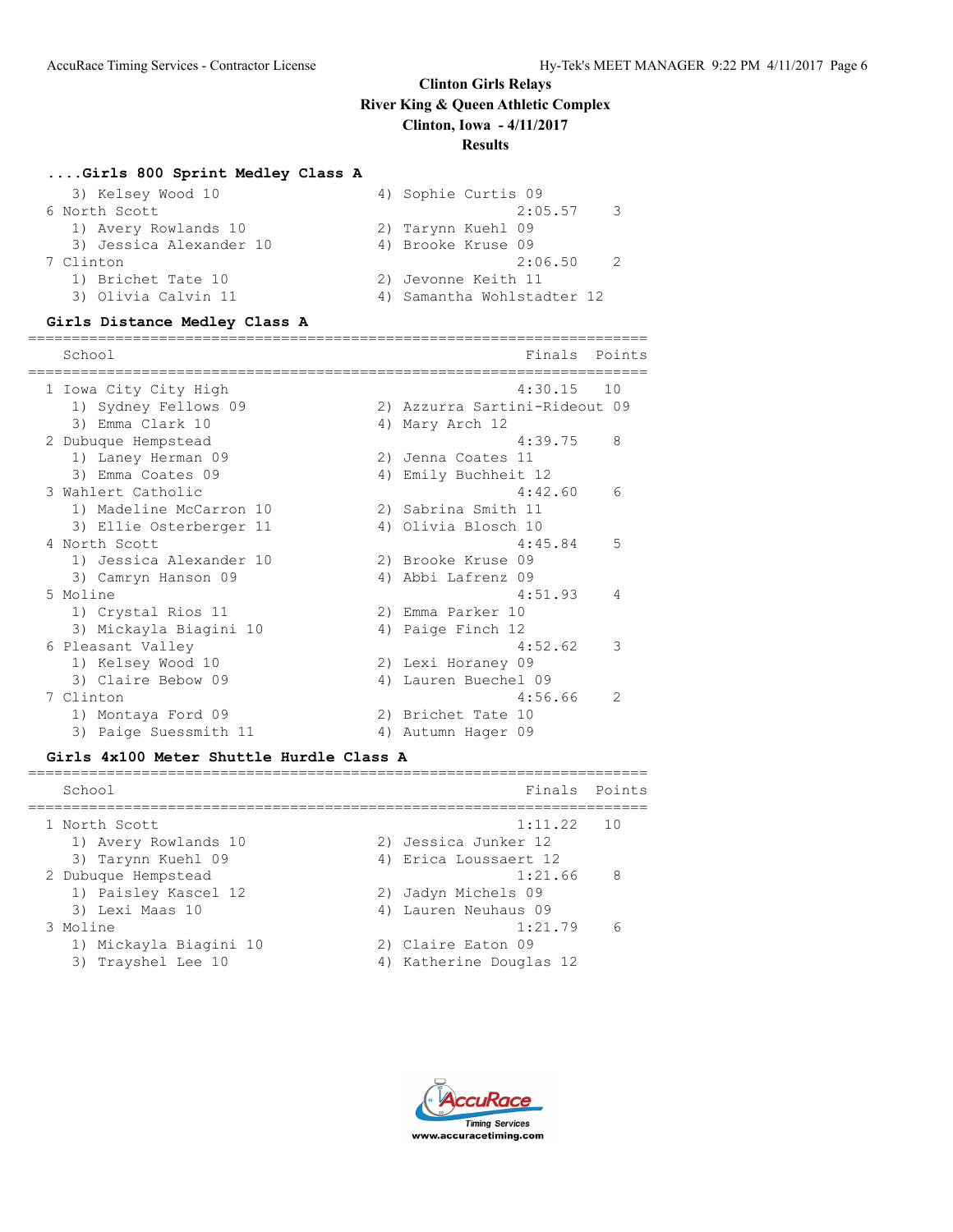**Girls High Jump Class A**

| Name              | Year School            | Finals       | Points         |
|-------------------|------------------------|--------------|----------------|
| 1 Amber Smothers  | 12 Dubuque Hempstead   | $5 - 01.00$  | 10             |
| 2 Erica Loussaert | 12 North Scott         | $J5 - 01.00$ | 8              |
| 3 Erin McGrath    | 11 Dubuque Hempstead   | $5 - 00.00$  | 6              |
| 4 Cyan Vanderhoef | 12 Iowa City City High | $4 - 10.00$  | 5              |
| 5 Anna Finch      | 12 Moline              | $J4 - 10.00$ | 4              |
| 6 Bailey Wing     | 09 Clinton             | $4 - 06.00$  | 3              |
| 7 Olivia Calvin   | 11 Clinton             | $J4 - 06.00$ | $\mathfrak{D}$ |
| 8 Kate Swenning   | 10 Iowa City City High | $J4 - 06.00$ | 1              |
| 9 Camryn Hanson   | 09 North Scott         | $4 - 04.00$  |                |
| 9 Becca Leahy     | 10 Wahlert Catholic    | $4 - 04.00$  |                |
| 11 Ellie Cruse    | 11 Moline              | $J4 - 04.00$ |                |
| -- Sabrina Smith  | 11 Wahlert Catholic    | NΗ           |                |

### **Girls Long Jump Class A**

======================================================================= Name Year School Finals Points ======================================================================= 1 Betsy Littlewood 10 Dubuque Hempstead 15-09.50 10 2 Brooke Bormann 09 Iowa City City High 15-04.50 8 3 Isabel Hansen 09 Iowa City City High 14-10.50 6 4 Allisyn Blaser 11 Moline 14-02.00 5 5 Anna Finch 12 Moline 14-01.25 4 6 Jazmyn Whitfield 11 Pleasant Valley 14-00.00 3 7 Madeline McCarron 10 Wahlert Catholic 13-11.50 2 8 Riley Bleymeyer 10 Dubuque Hempstead 13-08.00 1 9 Lexi Witherspoon 11 Clinton 13-03.50 10 Erin Heath 10 Clinton 13-02.00 11 Ashlyn Haack 11 Pleasant Valley 12-06.50

#### **Girls Shot Put Class A**

| Name                 | Year School            | Finals Points |                |
|----------------------|------------------------|---------------|----------------|
| 1 Megan Gronau       | 12 Dubuque Hempstead   | $37 - 07.00$  | 10             |
| 2 Shelby Schmidt     | 11 North Scott         | $36 - 10.00$  | 8              |
| 3 Kayla Slowick      | 12 North Scott         | $36 - 04.00$  | 6              |
| 4 Anna Finch         | 12 Moline              | $34 - 07.00$  | 5              |
| 5 Murphy Bleymeyer   | 12 Dubuque Hempstead   | $34 - 04.50$  | $\overline{4}$ |
| 6 Audra McMahon      | 11 Wahlert Catholic    | $32 - 07.00$  | 3              |
| 7 Kimberly Powell    | 09 Clinton             | $32 - 06.00$  | $\mathcal{P}$  |
| 8 Julie Glenn        | 09 Moline              | $32 - 04.50$  |                |
| 9 Morgan Montgomery  | 10 Wahlert Catholic    | $31 - 08.00$  |                |
| 10 Michelle Jennings | 12 Iowa City City High | $30 - 03.00$  |                |
| 11 Marie Jones       | 11 Iowa City City High | $29 - 04.00$  |                |
| 12 Brianna Brauner   | 10 Pleasant Valley     | $26 - 06.50$  |                |
| 13 Beth Peterson     | 10 Pleasant Valley     | $25 - 03.50$  |                |



=======================================================================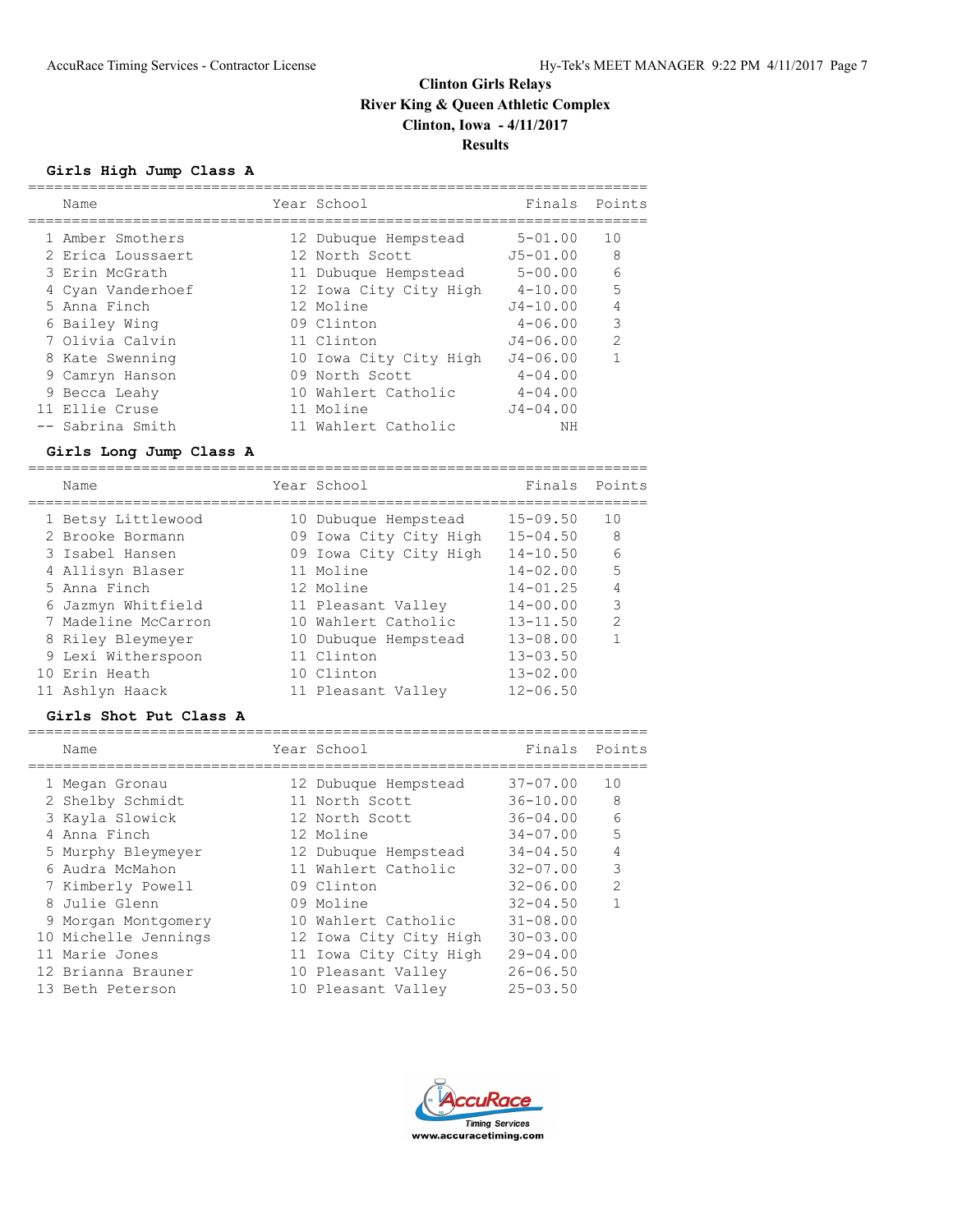## **Girls Discus Throw Class A**

| Name                | Year School            | Finals Points |                |
|---------------------|------------------------|---------------|----------------|
| 1 Kayla Slowick     | 12 North Scott         | $114 - 08$    | 10             |
| 2 Morgan Montgomery | 10 Wahlert Catholic    | $110 - 02$    | 8              |
| 3 Alex Laufenberg   | 11 Clinton             | $104 - 10$    | 6              |
| 4 Murphy Bleymeyer  | 12 Dubuque Hempstead   | $101 - 02$    | 5              |
| 5 Shelby Schmidt    | 11 North Scott         | $99 - 01$     | 4              |
| 6 Megan Gronau      | 12 Dubuque Hempstead   | $96 - 10$     | 3              |
| 7 Rebecca Ouick     | 12 Moline              | $94 - 00$     | $\overline{2}$ |
| 8 Madison Yodts     | 12 Moline              | $92 - 00$     | 1              |
| 9 Michelle Jennings | 12 Iowa City City High | $88 - 10$     |                |
| 10 Beth Peterson    | 10 Pleasant Valley     | $75 - 10$     |                |
| 11 Audra McMahon    | 11 Wahlert Catholic    | $66 - 09$     |                |
| 12 Marie Jones      | 11 Iowa City City High | $63 - 06$     |                |
| 13 Brianna Brauner  | 10 Pleasant Valley     | $59 - 08$     |                |

#### **Girls 100 Meter Dash Class B**

| Name                 | Year School                | Finals |                | H# Points        |
|----------------------|----------------------------|--------|----------------|------------------|
| 1 Darcie Pilon       | 11 Riverdale               | 13.55  | $\mathcal{E}$  | 10               |
| 2 Grace Elvert       | 10 Calamus-Wheatland 13.85 |        |                | $3^{\circ}$<br>8 |
| 3 Lizzy Oswalt       | 11 Newman Centr            | 13.87  | 3 <sup>7</sup> | $\epsilon$       |
| 4 Lexi Schwien       | 11 Calamus-Wheatland 13.89 |        | 3 <sup>7</sup> | 5                |
| 5 Jaden Smith        | 09 Northeast               | 14.12  | 3 <sup>7</sup> | $\sqrt{4}$       |
| 6 Sarah Osaro        | 10 Camanche                | 14.15  | $2^{\circ}$    | $\mathsf 3$      |
| 7 Kelsey Feller      | 11 Easton Valley           | 14.19  | 3 <sup>7</sup> | $\overline{c}$   |
| 8 Jessica Grell      | 12 Central DeWitt          | 14.23  | $\mathbf{2}$   | $\mathbf{1}$     |
| 9 Brooke Smeltzly    | 09 Riverdale               | 14.32  |                | 3 14.312         |
| 10 Crystal Burke     | 09 Central DeWitt          | 14.32  | 3 <sup>7</sup> | 14.318           |
| 11 Jocelyn Martin    | 10 Maquoketa               | 14.35  | 2              |                  |
| 12 Dasana Moore      | 09 Camanche                | 14.37  | 2              |                  |
| 13 Carolyn Pickup    | 09 Maquoketa               | 14.39  | $\overline{2}$ |                  |
| 14 Brooke Mulholland | 09 Clinton                 | 14.65  | $\mathbf{1}$   |                  |
| 15 Aiden Brown       | 09 Newman Centr            | 14.67  | $\mathbf{1}$   |                  |
| 16 Nyla Kahl         | 11 Bellevue                | 14.73  | $\overline{2}$ |                  |
| 17 Lisa Beckley      | 10 Bellevue                | 15.33  | $\overline{2}$ |                  |
| 18 Raeann Portz      | 10 Northeast               | 15.51  | $\overline{2}$ |                  |
| 19 Natalie Lawrence  | 09 Clinton                 | 15.84  | $\mathbf{1}$   |                  |
| 20 Kylie Budde       | 12 Easton Valley           | 16.50  | $\mathbf{1}$   |                  |
| 21 Emma King         | 12 West Liberty            | 17.72  | $\mathbf{1}$   |                  |
| 22 Jocelyn Baltazar  | 09 West Liberty            | 18.94  | 1              |                  |

## **Girls 200 Meter Dash Class B**

| Name                            | Year School                     | Finals H# Points        |  |
|---------------------------------|---------------------------------|-------------------------|--|
| 1 Mary Jensen<br>2 Darcie Pilon | 12 Newman Centr<br>11 Riverdale | 27.33 3 10<br>27.35 3 8 |  |

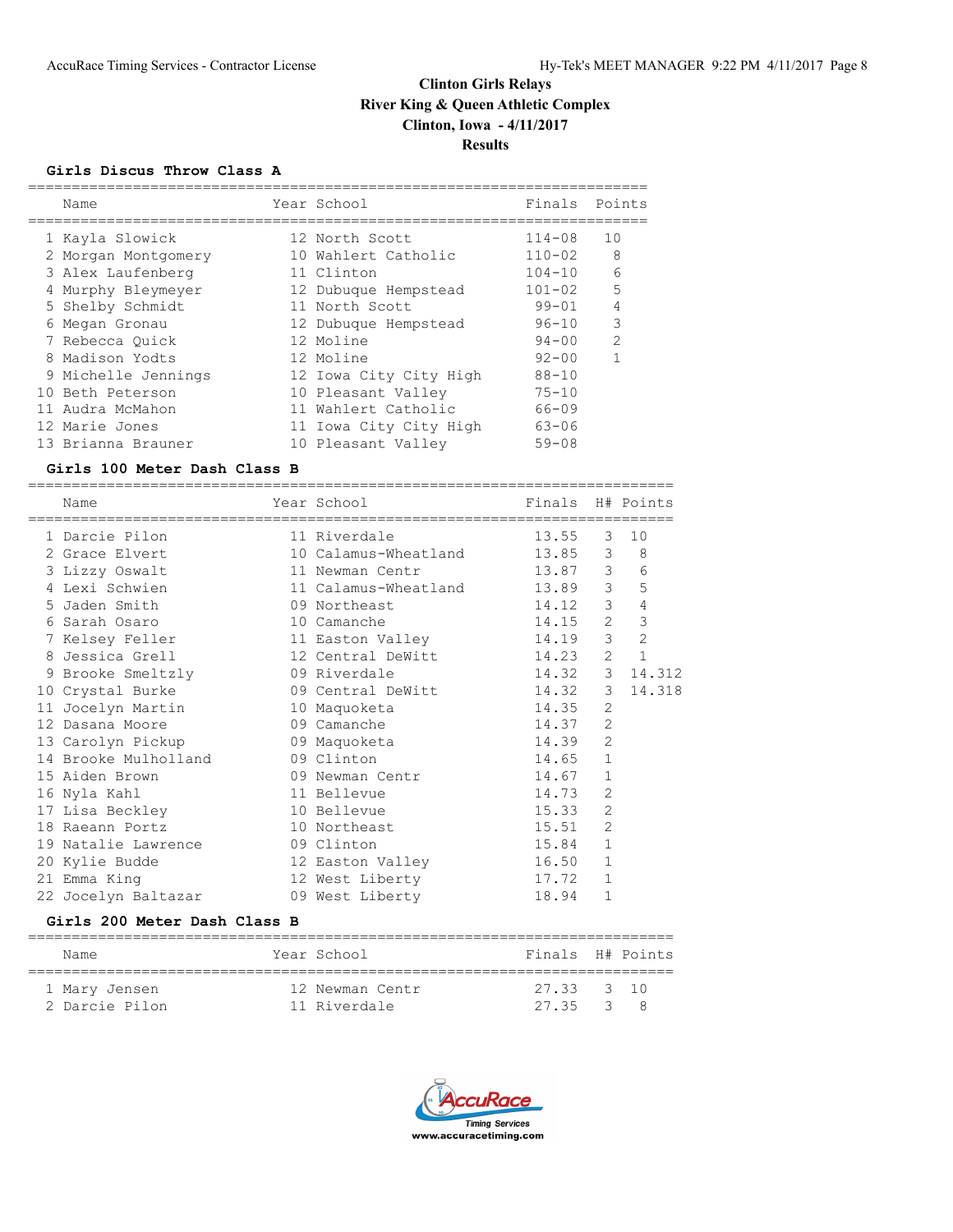# **....Girls 200 Meter Dash Class B**

| 3 Sarah Watson     | 12 Central DeWitt    | 27.78 | 3              | 6              |
|--------------------|----------------------|-------|----------------|----------------|
| 4 Alecca Gray      | 11 Northeast         | 28.09 | 3              | 5              |
| 5 Grace Elvert     | 10 Calamus-Wheatland | 28.59 | 3              | 4              |
| 6 Delaney Hinrichs | 11 Newman Centr      | 28.61 | 3              | 3              |
| 7 Kelsey Feller    | 11 Easton Valley     | 29.27 | $\overline{2}$ | $\mathfrak{D}$ |
| 8 Shelby Pettyjohn | 12 Maquoketa         | 29.47 | $\overline{2}$ | $\mathbf{1}$   |
| 9 Lindsey Banowetz | 09 Bellevue          | 29.48 | 3              |                |
| 10 Brooke Smeltzly | 09 Riverdale         | 29.67 | 2              |                |
| 11 Lauren Wisco    | 10 Central DeWitt    | 30.07 | $\overline{2}$ |                |
| 12 Sarah Osaro     | 10 Camanche          | 30.21 | 2              |                |
| 13 Sydney Stoll    | 09 Easton Valley     | 30.39 | 3              |                |
| 14 Brie Bennis     | 10 Maquoketa         | 30.49 | $\overline{2}$ |                |
| 15 Yadisha Mendez  | 11 West Liberty      | 30.77 | $\mathbf{1}$   |                |
| 16 Tarah Wehde     | 09 Camanche          | 31.32 | $\overline{2}$ |                |
| 17 Raeann Portz    | 10 Northeast         | 32.65 | $\mathbf{1}$   |                |
| 18 Kourtney Ganzer | 10 Calamus-Wheatland | 36.23 | $\mathbf{1}$   |                |
| 19 McKenzie Cole   | 10 West Liberty      | 36.42 |                |                |

#### **Girls 400 Meter Dash Class B**

|   | Name                   | Year School          | Finals  |                | H# Points      |
|---|------------------------|----------------------|---------|----------------|----------------|
|   |                        |                      |         |                |                |
|   | 1 Alexandra Nielsen    | 11 Camanche          | 1:04.60 | 3              | 10             |
|   | 2 Kirsten Tunink       | 11 Newman Centr      | 1:05.56 | 3              | 8              |
|   | 3 Kelsey Simpson       | 12 Newman Centr      | 1:06.43 | 3              | 6              |
|   | Lauren O'Neil          | 12 Central DeWitt    | 1:08.22 | 3              | 5              |
|   | 5 Brie Bennis          | 10 Maquoketa         | 1:09.25 | 3              | 4              |
|   | 6 Kylie Phillips       | 12 Camanche          | 1:09.40 | 3              | 3              |
|   | 7 Sara Kilburg         | 10 Easton Valley     | 1:10.73 | 3              | $\overline{2}$ |
| 8 | Melissa Strait         | 12 Easton Valley     | 1:11.18 | $\overline{2}$ |                |
|   | 9 Hailey Hughes        | 12 Central DeWitt    | 1:12.24 | $\overline{2}$ |                |
|   | 10 Alyssa Koch         | 10 Calamus-Wheatland | 1:12.62 | 3              |                |
|   | 11 Sammie Flagel       | 09 Calamus-Wheatland | 1:14.46 | $\overline{2}$ |                |
|   | 12 Ana Bravo           | 12 Northeast         | 1:16.11 | $\overline{2}$ |                |
|   | 13 Ella Pettit         | 09 Riverdale         | 1:16.69 | 1              |                |
|   | 14 Cassidy Darin       | 12 Riverdale         | 1:18.49 | 1              |                |
|   | 15 Emma Ludvigsen      | 10 Clinton           | 1:20.55 |                |                |
|   | 16 Nealy Martin-Thomas | 09 West Liberty      | 1:23.47 | $\overline{2}$ |                |

## **Girls 800 Meter Run Class B**

| Name                | Year School       | Finals H# Points |               |      |
|---------------------|-------------------|------------------|---------------|------|
| 1 Julia Campbell    | 11 Central DeWitt | 2:25.28          |               | 2 10 |
| 2 Carly Hasken      | 11 Northeast      | 2:37.42          | $\mathcal{L}$ | - 8  |
| 3 Katie Fox         | 10 Central DeWitt | 2:38.10          | $\mathcal{D}$ | 6    |
| 4 Alexandra Nielsen | 11 Camanche       | 2:43.71          | $\mathcal{P}$ | $-5$ |
| 5 Kiley Sanders     | 09 Newman Centr   | 2:46.10          | $\mathcal{P}$ |      |
| 6 Allison Kopatich  | 11 Riverdale      | 2:48.98          |               |      |
|                     |                   |                  |               |      |

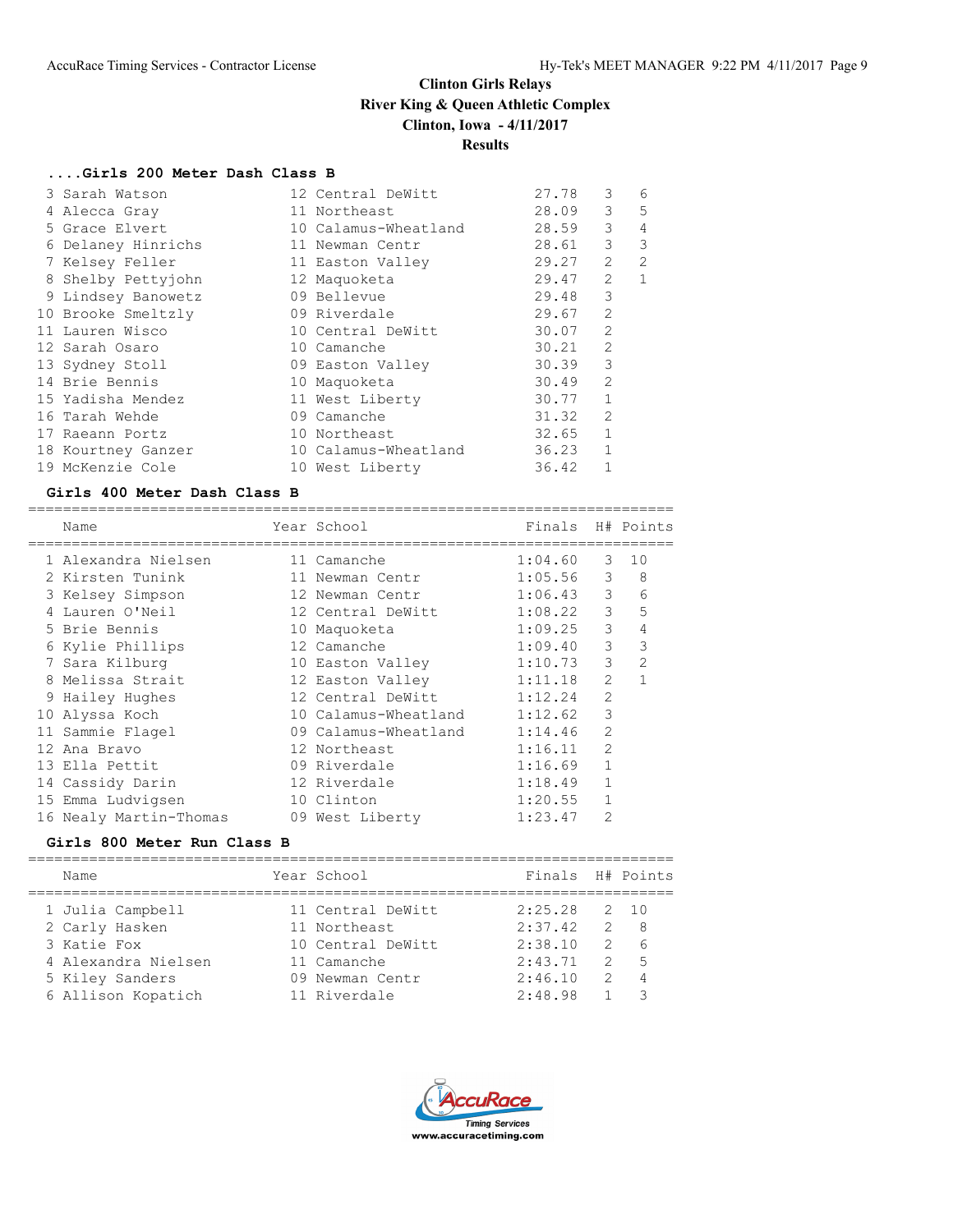# **....Girls 800 Meter Run Class B**

| 7 Maddie Kaczinski  | 12 Northeast     | 2:49.89 | 2            | $\overline{2}$ |
|---------------------|------------------|---------|--------------|----------------|
| 8 Jimena Fierro     | 09 West Liberty  | 2:52.12 |              |                |
| 9 Autumn Geiger     | 10 Bellevue      | 2:55.71 | -2           |                |
| 10 Selena Tello     | 09 Camanche      | 2:57.49 | <sup>1</sup> |                |
| 11 Jillienne Roe    | 11 Newman Centr  | 3:08.46 | -2           |                |
| 12 Kelsey Doty      | 09 Riverdale     | 3:09.36 | -1           |                |
| 13 Shania Woodhurst | 11 Easton Valley | 3:09.56 | 1            |                |
| 14 Elizabeth Baca   | 10 West Liberty  | 3:17.27 |              |                |

#### **Girls 1500 Meter Run Class B**

=======================================================================

| Name               | Year School       | Finals  | Points        |
|--------------------|-------------------|---------|---------------|
| 1 Camryn Reeg      | 11 Bellevue       | 5:11.51 | 10            |
| 2 Tegan McKenna    | 12 Newman Centr   | 5:29.81 | 8             |
| 3 Kali Roling      | 12 Central DeWitt | 5:32.25 | 6             |
| 4 Brooke Burken    | 11 Central DeWitt | 5:50.92 | 5             |
| 5 Paige Klein      | 09 Bellevue       | 5:57.98 | 4             |
| 6 Markee Low       | 09 Camanche       | 6:10.12 | 3             |
| 7 Ann Kinkaid      | 09 Camanche       | 6:12.75 | $\mathcal{D}$ |
| 8 Natalie Dornbush | 09 Clinton        | 7:18.07 |               |

### **Girls 3000 Meter Run Class B**

| Name            | Year School       | Finals Points |                |
|-----------------|-------------------|---------------|----------------|
| 1 Camryn Reeg   | 11 Bellevue       | 10:51.77      | 10             |
| 2 Brooke Burken | 11 Central DeWitt | 12:27.17      | 8              |
| 3 Jimena Fierro | 09 West Liberty   | 12:31.64      | 6              |
| 4 Autumn Geiger | 10 Bellevue       | 13:08.14      | 5              |
| 5 Ella Oberman  | 09 Northeast      | 13:09.94      | $\overline{4}$ |
| 6 Markee Low    | 09 Camanche       | 13:39.96      | 3              |
| 7 Ann Kinkaid   | 09 Camanche       | 14:00.73      |                |
|                 |                   |               |                |

# **Girls 100 Meter Hurdles Class B**

| Name                 |    | Year School          | Finals H# Points |               |               |
|----------------------|----|----------------------|------------------|---------------|---------------|
| 1 Janey Saunders     |    | 12 Maquoketa         | 16.00            | 2             | 10            |
| 2 Alecca Gray        |    | 11 Northeast         | 16.65            | $\mathcal{L}$ | - 8           |
| 3 Hailey Schwenker   |    | 12 Maguoketa         | 17.07            | $2^{\circ}$   | 6             |
| 4 Kylee Biedermann   |    | 12 Bellevue          | 17.63            | $\mathcal{L}$ | .5            |
| 5 Isabelle Hawkins   |    | 11 Central DeWitt    | 17.97            | $\mathcal{L}$ |               |
| 6 McKenna Dierks     |    | 11 Northeast         | 18.22            | $\mathcal{L}$ | 3             |
| 7 Nicole Marvin      |    | 11 Central DeWitt    | 18.36            | $\mathcal{L}$ | $\mathcal{P}$ |
| 8 Holly Herrig       |    | 12 Bellevue          | 18.79            |               |               |
| 9 Sarah Driscoll     |    | 09 Easton Valley     | 19.50            | $\mathcal{D}$ |               |
| 10 McKenna Benischek |    | 11 Calamus-Wheatland | 19.95            |               |               |
| Dasana Moore         | 09 | Camanche             | 21.74            |               |               |

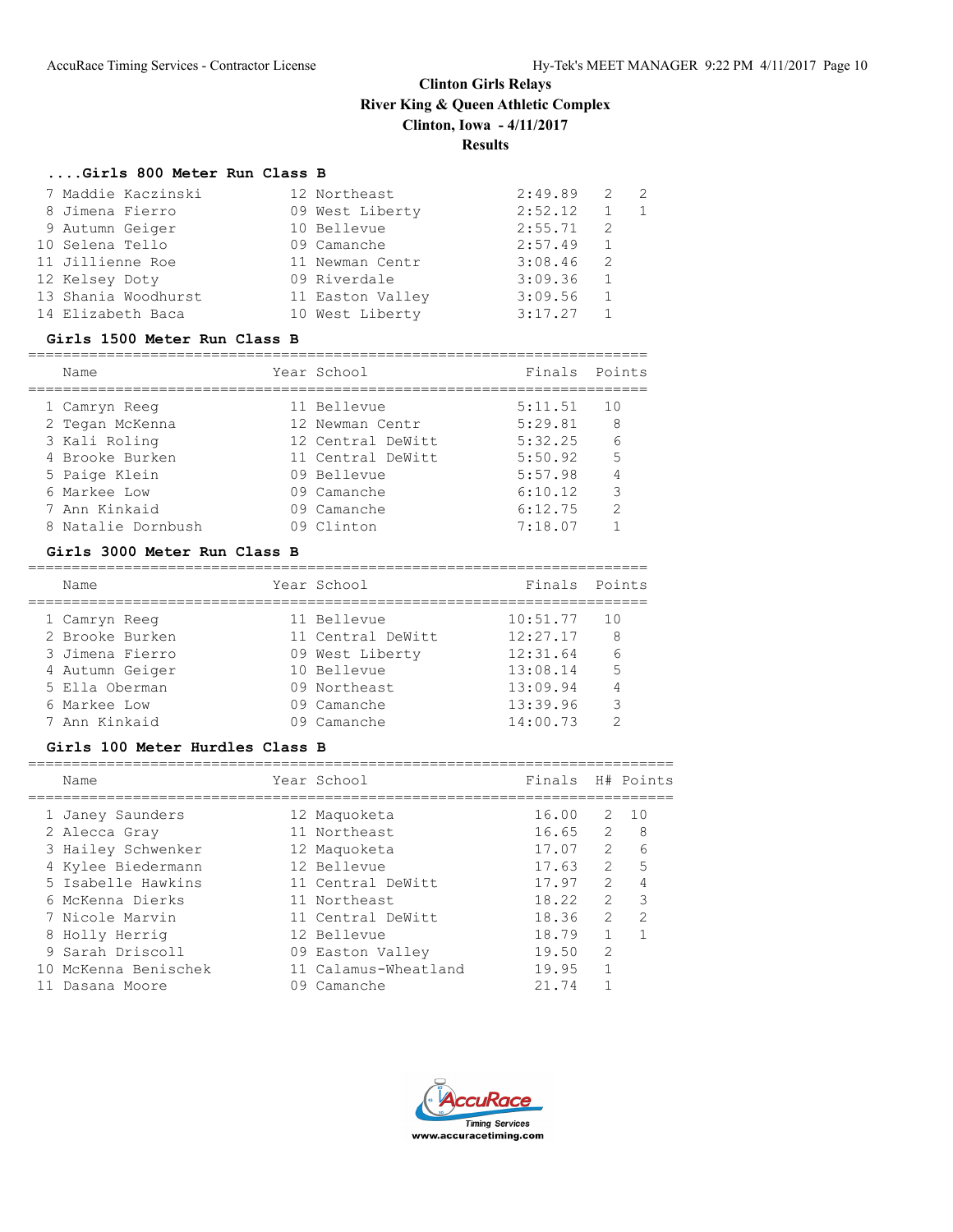#### **....Girls 100 Meter Hurdles Class B**

| 12 Erin Kelly      | 09 Newman Centr      | 21.79 1  |  |
|--------------------|----------------------|----------|--|
| 13 Olivia Schmitt  | 09 Camanche          | 23.01 1  |  |
| 14 Autumn Sedgwick | 10 Calamus-Wheatland | 23.35 1  |  |
| -- Hally Rittmer   | 10 Easton Valley     | $FS = 1$ |  |

#### **Girls 400 Meter Hurdles Class B**

| Name              | Year School       | Finals Points |      |
|-------------------|-------------------|---------------|------|
| 1 Emily McElroy   | 11 Camanche       | 1:15.80       | - 10 |
| 2 Raeleigh Tripp  | 11 Central DeWitt | 1:16.70       | 8    |
| 3 Maddie Peterson | 10 Central DeWitt | 1:17.51       |      |
| 4 Erin Kelly      | 09 Newman Centr   | 1:25.61       | 5    |
| 5 Maddie Haskins  | 12 Riverdale      | 1:28.98       |      |
|                   |                   |               |      |

#### **Girls 4x100 Meter Relay Class B**

======================================================================= School **Finals Points** ======================================================================= 1 Newman Central Catholic 1) Delaney Hinrichs 11 2) Mary Jensen 12 3) Maddy Jacobs 10 4) Lizzy Oswalt 11 2 Northeast 54.75 8 1) Natalie Spooner 11 2) Alecca Gray 11 3) Tonita Webster 12 4) Jaden Smith 09 3 Calamus-Wheatland 54.95 6 1) Lexi Schwien 11 2) Alyssa Koch 10 3) McKenna Benischek 11 <a>
4) Grace Elvert 10 4 Riverdale 55.14 5 1) Darcie Pilon 11 2) Brooke Smeltzly 09 3) Kenzie Haskins 12 1988 (4) Payton Patrick 12 5 Bellevue 55.59 4 1) Lindsey Banowetz 09 2) Rebecca Schroeder 11 3) Brin Daugherty 09 4) Kylee Biedermann 12 6 Central DeWitt 3 and 2008 10 3 3 3 3 4 56.10 3 3 4 56.10 3 3 4 56.10 3 3 4 56.10 3 3 4 56.10 3 3 4 56.10 3 3 4 56.10 3 3 4 56.10 3 3 4 56.10 3 3 4 56.10 3 4 56.10 3 4 56.10 3 4 56.10 3 4 56.10 3 4 56.10 3 4 56.10 3 4 56. 1) Crystal Burke 09 2) Nicole Marvin 11 3) Jessica Grell 12 4) Isabelle Hawkins 11 7 Clinton 57.75 2 1) Natalie Lawrence 09 2) Marissa Fullick 10 3) Rylee Jensen 10 4) Brooke Mulholland 09 8 West Liberty 1:07.84 1 1) Ahtziri Aragon 09 2) Yadisha Mendez 11 3) McKenzie Cole 10 (4) Miranda McHugh 09

#### **Girls 4x200 Meter Relay Class B**

| School |                           | Finals H# Points |  |
|--------|---------------------------|------------------|--|
|        | 1 Newman Central Catholic | $1:54.97$ 2 10   |  |

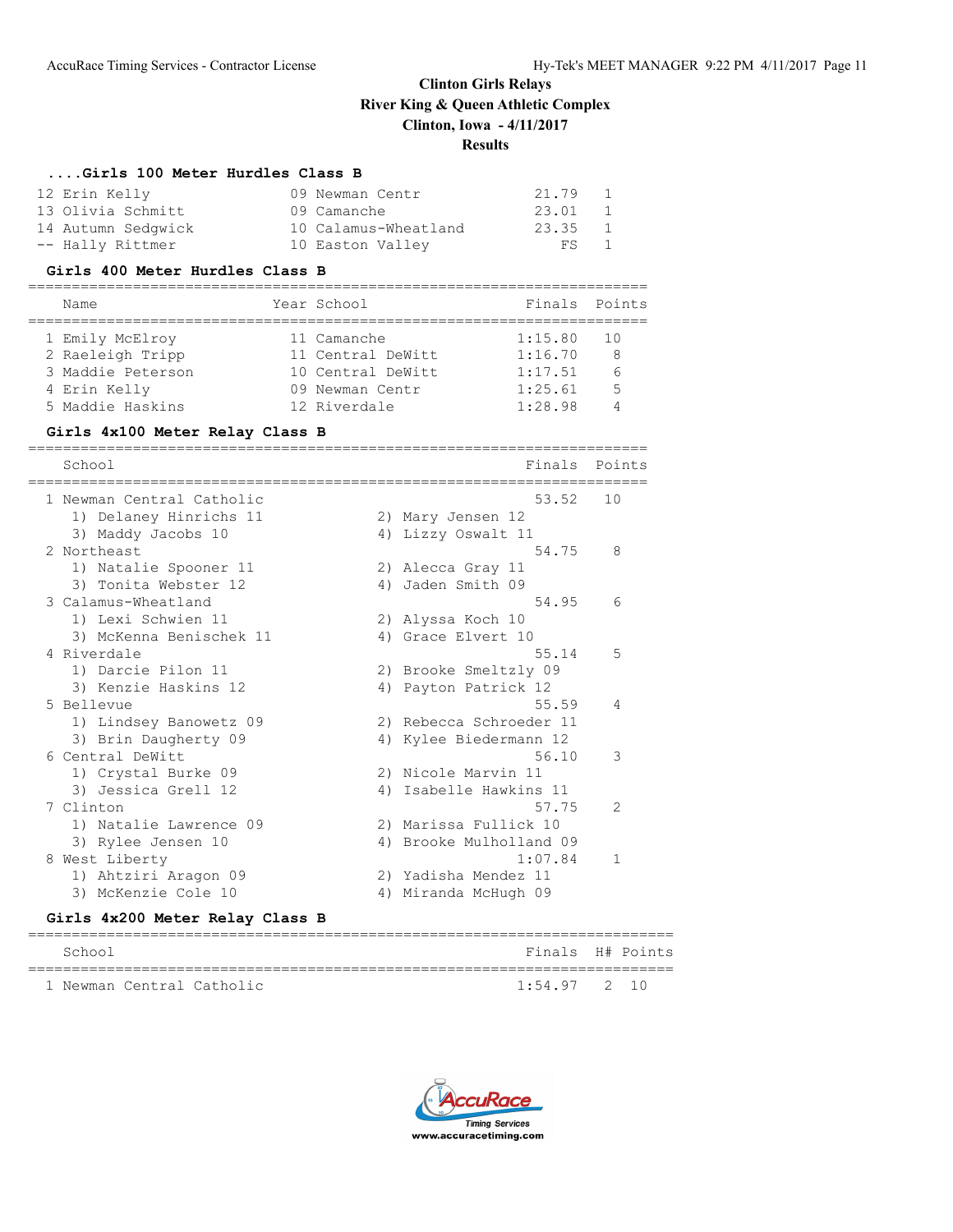# **Results**

# **....Girls 4x200 Meter Relay Class B**

| 1) Delaney Hinrichs 11   | 2) Mary Jensen 12      |                |              |
|--------------------------|------------------------|----------------|--------------|
| 3) Bree Rosengren 10     | 4) Maddy Jacobs 10     |                |              |
| 2 Central DeWitt         | 2:00.64                | 2              | 8            |
| 1) Carly Small 09        | 2) Brooke Jasper 10    |                |              |
| 3) Crystal Burke 09      | 4) Jessica Grell 12    |                |              |
| 3 Northeast              | 2:01.49                | $\mathfrak{L}$ | 6            |
| 1) Amber Friedricksen 10 | 2) Shauna McAleer 12   |                |              |
| 3) Natalie Spooner 11    | 4) Jaden Smith 09      |                |              |
| 4 Clinton                | 2:05.21                | $\mathcal{L}$  | 5            |
| 1) Erin Heath 10         | 2) Marissa Fullick 10  |                |              |
| 3) Rylee Jensen 10       | 4) Natalie Lawrence 09 |                |              |
| 5 Camanche               | 2:07.07                | $\mathfrak{L}$ | 4            |
| 1) Dasana Moore 09       | 2) Nadallie Edfors 09  |                |              |
| 3) Kylie Phillips 12     | 4) Tarah Wehde 09      |                |              |
| 6 Bellevue               | 2:08.47                | $\mathfrak{L}$ | 3            |
| 1) Maddie Weber 09       | 2) Brin Daugherty 09   |                |              |
| 3) Nyla Kahl 11          | 4) Grace Sprank 10     |                |              |
| 7 West Liberty           | 2:09.20                | $\mathbf{1}$   | 2            |
| 1) Ahtziri Aragon 09     | 2) Skylar Wendt 10     |                |              |
| 3) Yadisha Mendez 11     | 4) Elizabeth Baca 10   |                |              |
| 8 Riverdale              | 2:09.22                | $\mathfrak{L}$ | $\mathbf{1}$ |
| 1) Lindsey Berge 12      | 2) Madison Maring 09   |                |              |
| 3) Kenzie Haskins 12     | 4) Riley Walls 09      |                |              |
| 9 Easton Valley          | 2:11.84                | $\mathbf{1}$   |              |
| 1) Kierra Messerich 09   | 2) Hanna Bormann 11    |                |              |
| 3) Kylie Budde 12        | 4) Melissa Strait 12   |                |              |
| 10 Calamus-Wheatland     | 2:12.59                | $\mathbf{1}$   |              |
| 1) Hannah Anderson 10    | 2) Marlie Delever 10   |                |              |
| 3) Kaylie Wilhelm 09     | 4) Kassidy Flagel 10   |                |              |

# **Girls 4x400 Meter Relay Class B**

| School                    |    | Finals H# Points         |               |            |
|---------------------------|----|--------------------------|---------------|------------|
| 1 Central DeWitt          |    | $4:21.17$ 2 10           |               |            |
| 1) Julia Campbell 11      |    | 2) Carly Small 09        |               |            |
| 3) Alina Manvelova 09     |    | 4) Sarah Watson 12       |               |            |
| 2 Newman Central Catholic |    | $4:26.64$ 2              |               | 8          |
| 1) Kirsten Tunink 11      |    | 2) Kelsey Simpson 12     |               |            |
| 3) Carly Sherman 11       |    | 4) Bree Rosengren 10     |               |            |
| 3 Northeast               |    | 4:34.63                  | $\mathcal{P}$ | $\sqrt{2}$ |
| 1) Carly Hasken 11        |    | 2) Amber Friedricksen 10 |               |            |
| 3) Sydney Kucera 12       |    | 4) Maddie Kaczinski 12   |               |            |
| 4 Camanche                |    | 4:36.52                  | $\mathcal{L}$ | 5          |
| 1) Maddy Sloane 10        |    | 2) Kylie Phillips 12     |               |            |
| 3) Emily McElroy 11       |    | 4) Alexandra Nielsen 11  |               |            |
| 5 Maquoketa               |    | 4:37.10                  | $\mathcal{P}$ | 4          |
| 1) Janey Saunders 12      |    | 2) Carolyn Pickup 09     |               |            |
| 3) Jocelyn Martin 10      | 4) | Hailey Schwenker 12      |               |            |
|                           |    |                          |               |            |

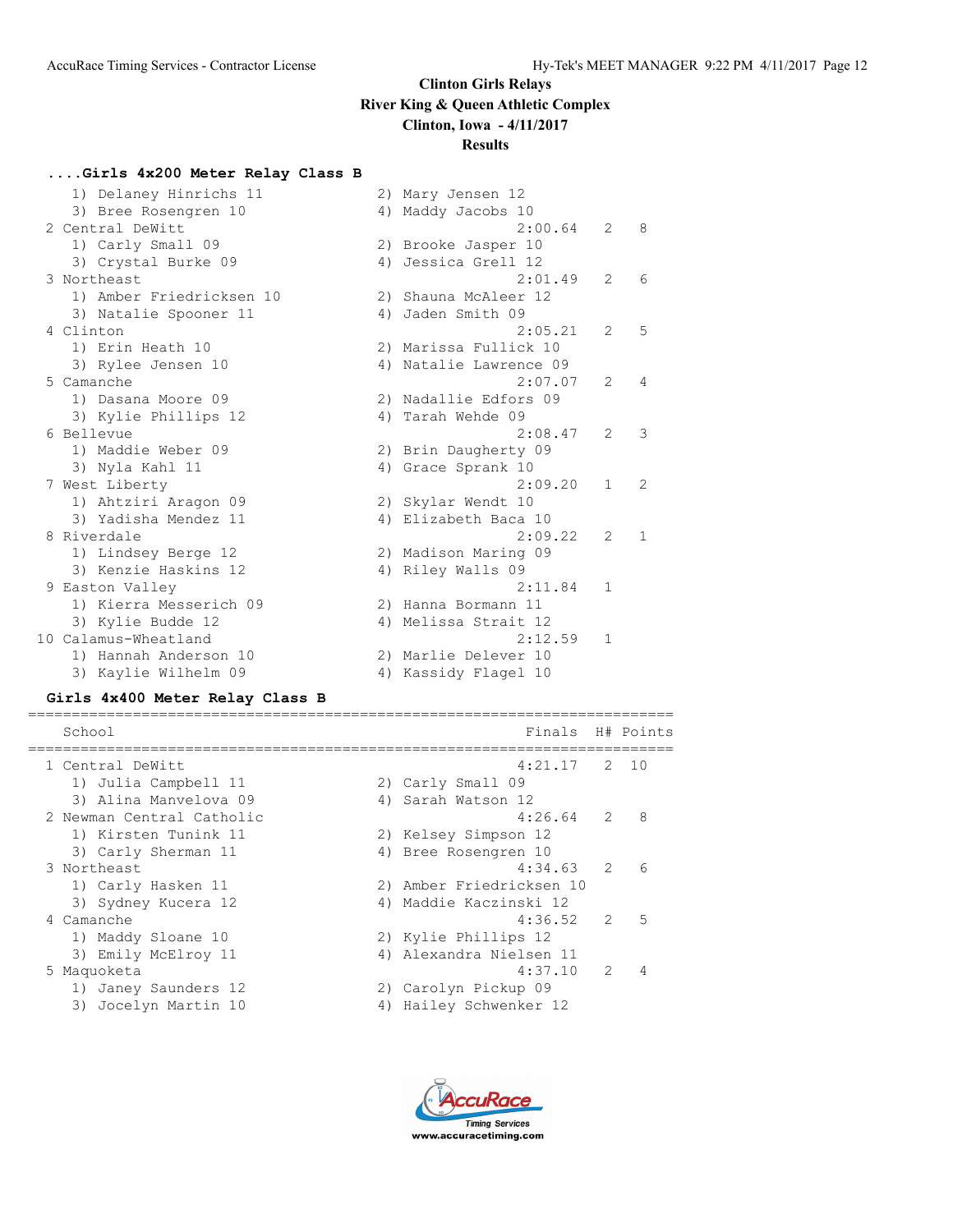# **Results**

#### **....Girls 4x400 Meter Relay Class B**

| 6 Riverdale            | $4:56.94$ 1 3          |            |
|------------------------|------------------------|------------|
| 1) Lindsey Berge 12    | 2) Madison Maring 09   |            |
| 3) Kenzie Haskins 12   | 4) Riley Walls 09      |            |
| 7 Calamus-Wheatland    | $5:08.31$ 1 2          |            |
| 1) Hannah Anderson 10  | 2) Sammie Flagel 09    |            |
| 3) Marlie Delever 10   | 4) Kaylie Wilhelm 09   |            |
| -- Clinton             | DO.                    | 2 5:17.569 |
| 1) Lexi Witherspoon 11 | 2) Hannah Jones 11     |            |
| 3) Cassandra Smith 11  | 4) Olivia Schroeder 09 |            |

**Girls 4x800 Meter Relay Class B** ======================================================================= School Finals Points and the School Finals Points of the School Finals Points and the School Finals Points and  $F$ ======================================================================= 1 Central DeWitt 10:30.45 10 1) Carly Small 09 2) Lauren O'Neil 12 3) Katie Fox 10 4) Kali Roling 12 2 Newman Central Catholic 10:48.46 8 1) Tegan McKenna 12 2) Carly Sherman 11 3) Kelsey Simpson 12 4) Kiley Sanders 09 3 Northeast 10:48.80 6 1) Carly Hasken 11 2) Jayna Farrell 12 3) Amber Friedricksen 10 4) Maddie Kaczinski 12 4 Riverdale 11:26.18 5 1) Lindsey Berge 12 2) Madison Maring 09 3) Kenzie Haskins 12 (4) Riley Walls 09 5 Clinton 13:18.74 4 1) Harley Rollins 09 2) Natalie Dornbush 09 3) Ruby Aadland 12 4) Olivia Schroeder 09

# 6 West Liberty 13:34.83 3 1) Skylar Wendt 10 2) Elizabeth Baca 10 3) Nealy Martin-Thomas 09 <br />
4) Ahtziri Aragon 09

#### **Girls 800 Sprint Medley Class B**

| School                    | Finals Points           |     |
|---------------------------|-------------------------|-----|
| 1 Central DeWitt          | 1:56.57                 | 10  |
| 1) Crystal Burke 09       | 2) Isabelle Hawkins 11  |     |
| 3) Sarah Watson 12        | 4) Julia Campbell 11    |     |
| 2 Bellevue                | 2:02.32                 | - 8 |
| 1) Kylee Biedermann 12    | 2) Rebecca Schroeder 11 |     |
| 3) Lindsey Banowetz 09    | 4) Kailey Miller 10     |     |
| 3 West Liberty            | 2:04.54                 | - 6 |
| 1) Belinda Heckman 12     | 2) Jaida Dalton 12      |     |
| 3) Emilie Burke 09        | 4) Reghan McNaul 12     |     |
| 4 Newman Central Catholic | 2:05.19                 | - 5 |
| 1) Macaire Brown 09       | 2) Joselyn Reed 09      |     |
| 3) Kamyrn Hey 11          | 4) Sierra Williams 09   |     |
|                           |                         |     |

**Timina Services** www.accuracetiming.com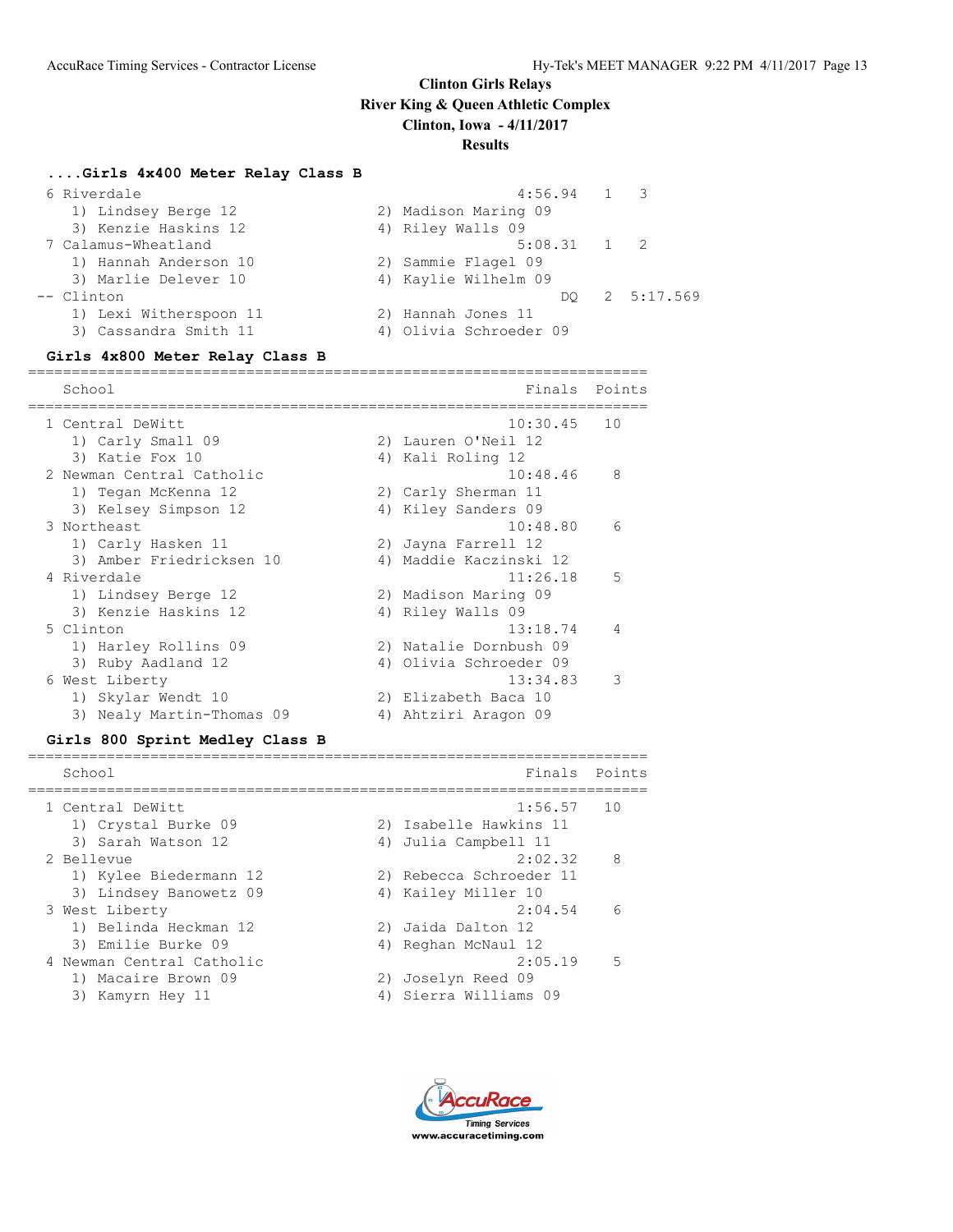#### **....Girls 800 Sprint Medley Class B**

| 5 Camanche             | 2:10.01               | 4             |
|------------------------|-----------------------|---------------|
| 1) Sarah Osaro 10      | 2) Nadallie Edfors 09 |               |
| 3) Tarah Wehde 09      | 4) Maddy Sloane 10    |               |
| 6 Clinton              | 2:16.47               | 3             |
| 1) Jasmine Guidry 10   | 2) Kiah Guidry 11     |               |
| 3) Erin Heath 10       | 4) Ruby Aadland 12    |               |
| 7 Riverdale            | 2:20.03               | $\mathcal{L}$ |
| 1) Maddie Haskins 12   | 2) Faith Jackson 09   |               |
| 3) Kelsey Doty 09      | 4) Cassidy Darin 12   |               |
| 8 Calamus-Wheatland    | 2:24.30               | 1             |
| 1) Kassidy Flagel 10   | 2) Kourtney Ganzer 10 |               |
| 3) Autumn Sedgwick 10  | 4) Marlie Delever 10  |               |
| -- Maquoketa           | DO                    |               |
| 1) Shelby Pettyjohn 12 | 2) Janey Saunders 12  |               |
| 3) Hailey Schwenker 12 | 4) Carolyn Pickup 09  |               |
|                        |                       |               |

**Girls Distance Medley Class B** ======================================================================= School Finals Points Points and the School Finals Points Points of Points and Points Points and Points and Points and Points and Points and Points and Points and Points and Points and Points and Points and Points and Point ======================================================================= 1 Northeast 4:47.58 10 1) Natalie Spooner 11 120 2) Tonita Webster 12 3) Sydney Kucera 12 4) Miya Messerich 09 2 Central DeWitt 4:47.59 8 1) Brooke Jasper 10 2) Kali Roling 12 3) Lauren Wisco 10 4) Alina Manvelova 09 3 West Liberty 4:48.28 6 1) Jaida Dalton 12 2) Reghan McNaul 12 3) Emilie Burke 09 4) Belinda Heckman 12 4 Camanche 4:58.13 5 1) Sarah Osaro 10 2) Tarah Wehde 09 3) Emily McElroy 11 4) Maddy Sloane 10 5 Bellevue 5:06.09 4 1) Brin Daugherty 09 2) Holly Herrig 12 3) Kailey Miller 10  $\hskip1cm$  4) Paige Klein 09 6 Newman Central Catholic 5:14.12 3 1) Natalie Amezola 11 120 2) Aubrie Wolf 11 3) Rosa Juarez 09 4) Sierra Williams 09 7 Easton Valley 2012 12:20 12:20 12:20 12:20 12:20 12:20 12:20 12:20 12:20 12:20 12:20 12:20 12:20 12:20 12:20 1) Kierra Messerich 09 2) Hanna Bormann 11 3) Lea Neumeister 12 (4) Alina Milch 12 8 Riverdale 2012 12:30 12:30 12:30 12:30 12:30 12:30 12:30 12:30 12:30 12:30 12:30 12:30 12:30 12:30 12:30 12:30 12:30 12:30 12:30 12:30 12:30 12:30 12:30 12:30 12:30 12:30 12:30 12:30 12:30 12:30 12:30 12:30 12:30 12:30 1

- 1) Ella Pettit 09 2) Emma Wainwright 09 3) Josie Scovel 09 12 12 4) Hayle Arnold 11 9 Clinton 6:06.06 1) Jasmine Guidry 10 2) Kiah Guidry 11 3) Cassandra Smith 11 (4) Hannah Jones 11
	- **Timina Services** www.accuracetiming.com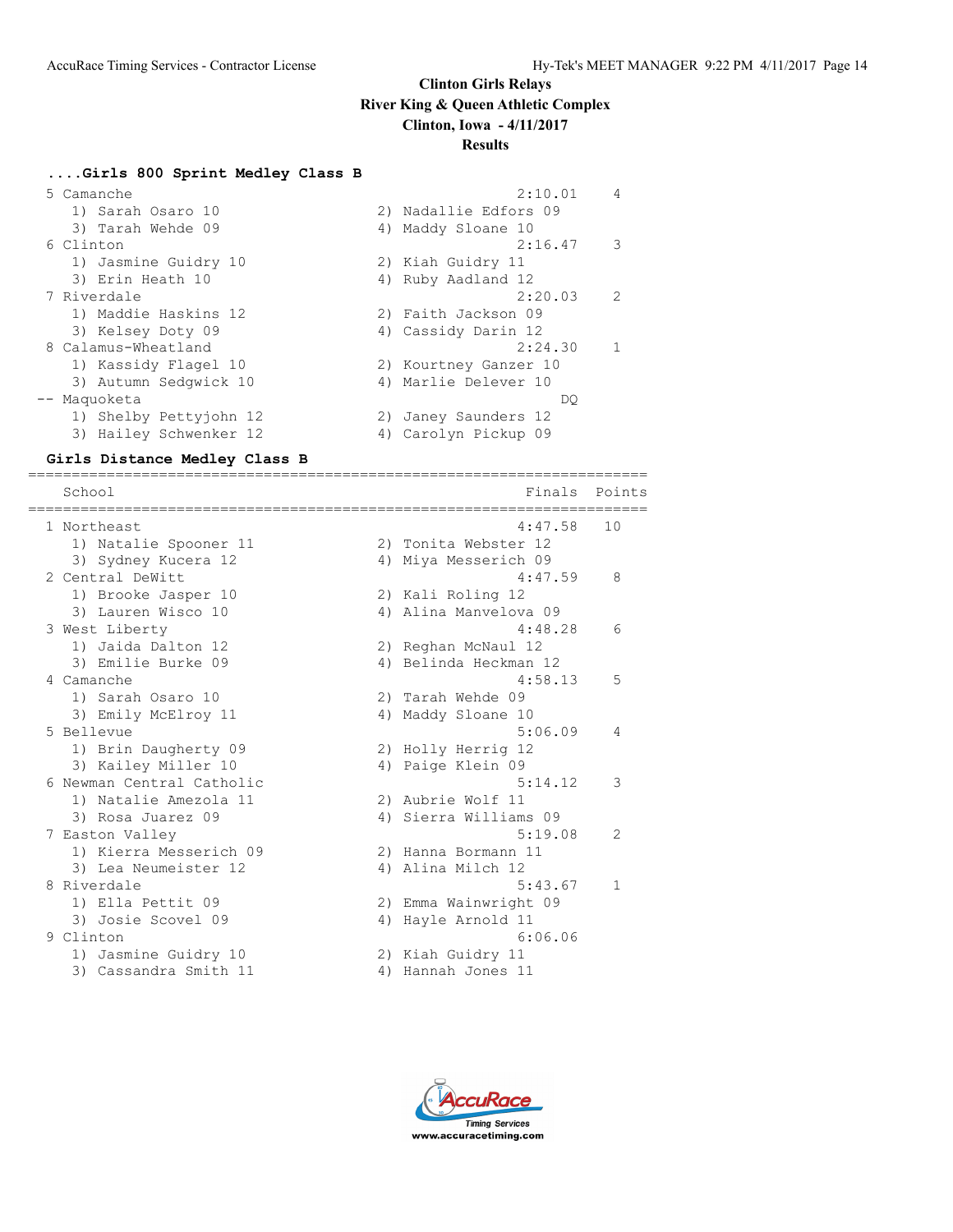# **Results**

## **Girls 4x100 Meter Shuttle Hurdle Class B**

| School                 | Finals H# Points        |              |          |
|------------------------|-------------------------|--------------|----------|
| 1 Maquoketa            | 1:08.90                 |              | $2 \t10$ |
| 1) Janey Saunders 12   | 2) Shelby Pettyjohn 12  |              |          |
| 3) Brie Bennis 10      | 4) Hailey Schwenker 12  |              |          |
| 2 Central DeWitt       | 1:13.26                 | 2            | 8        |
| 1) Isabelle Hawkins 11 | 2) Nicole Marvin 11     |              |          |
| 3) Maddie Peterson 10  | 4) Raeleigh Tripp 11    |              |          |
| 3 Northeast            | 1:16.07                 | 1            | 6        |
| 1) McKenna Dierks 11   | 2) Shauna McAleer 12    |              |          |
| 3) Natalie Spooner 11  | 4) Alecca Gray 11       |              |          |
| 4 Camanche             | 1:19.29                 | $\mathbf{1}$ | 5        |
| 1) Dasana Moore 09     | 2) Markee Low 09        |              |          |
| 3) Nadallie Edfors 09  | 4) Emily McElroy 11     |              |          |
| 5 Easton Valley        | 1:20.44                 | $\mathbf{1}$ | 4        |
| 1) Hally Rittmer 10    | 2) Sydney Stoll 09      |              |          |
| 3) Hanna Bormann 11    | 4) Sarah Driscoll 09    |              |          |
| -- Bellevue            | DO.                     | 2            |          |
| 1) Lindsey Banowetz 09 | 2) Kylee Biedermann 12  |              |          |
| 3) Holly Herrig 12     | 4) Rebecca Schroeder 11 |              |          |

## **Girls High Jump Class B**

| Name                | Year School       | Finals Points |                 |
|---------------------|-------------------|---------------|-----------------|
| 1 Rebecca Schroeder | 11 Bellevue       | $5 - 00.00$   | 10              |
| 2 Shauna McAleer    | 12 Northeast      | $4 - 06.00$   | 8               |
| 3 Abby Green        | 10 Easton Valley  | $J4 - 06.00$  | $6\overline{6}$ |
| 4 Hailey Hughes     | 12 Central DeWitt | $4 - 04.00$   | 5               |
| -- Clara Huber      | 11 Central DeWitt | ΝH            |                 |

## **Girls Long Jump Class B**

| Name                 | Year School          | Finals       | Points         |
|----------------------|----------------------|--------------|----------------|
| 1 Sarah Watson       | 12 Central DeWitt    | $15 - 11.75$ | 10             |
| 2 Darcie Pilon       | 11 Riverdale         | $15 - 10.00$ | 8              |
| 3 Grace Elvert       | 10 Calamus-Wheatland | 15-07.50     | 6              |
| 4 Holly Herrig       | 12 Bellevue          | $14 - 08.50$ | 5              |
| 5 Kiley Sanders      | 09 Newman Centr      | $14 - 01.75$ | $\overline{4}$ |
| 6 Abby Green         | 10 Easton Valley     | $13 - 03.25$ | 3              |
| 7 Jaden Smith        | 09 Northeast         | $13 - 01.75$ | $\mathfrak{D}$ |
| 8 Riley Walls        | 09 Riverdale         | $13 - 00.50$ |                |
| 9 McKenna Dierks     | 11 Northeast         | $12 - 11.25$ |                |
| 10 Raeleigh Tripp    | 11 Central DeWitt    | $12 - 07.25$ |                |
| 11 Brooke Mulholland | 09 Clinton           | $12 - 04.75$ |                |
| 12 Lea Neumeister    | 12 Easton Valley     | $11 - 10.50$ |                |
| 13 Natalie Lawrence  | 09 Clinton           | $10 - 10.25$ |                |
| 14 Olivia Schmitt    | 09 Camanche          | $10 - 07.25$ |                |

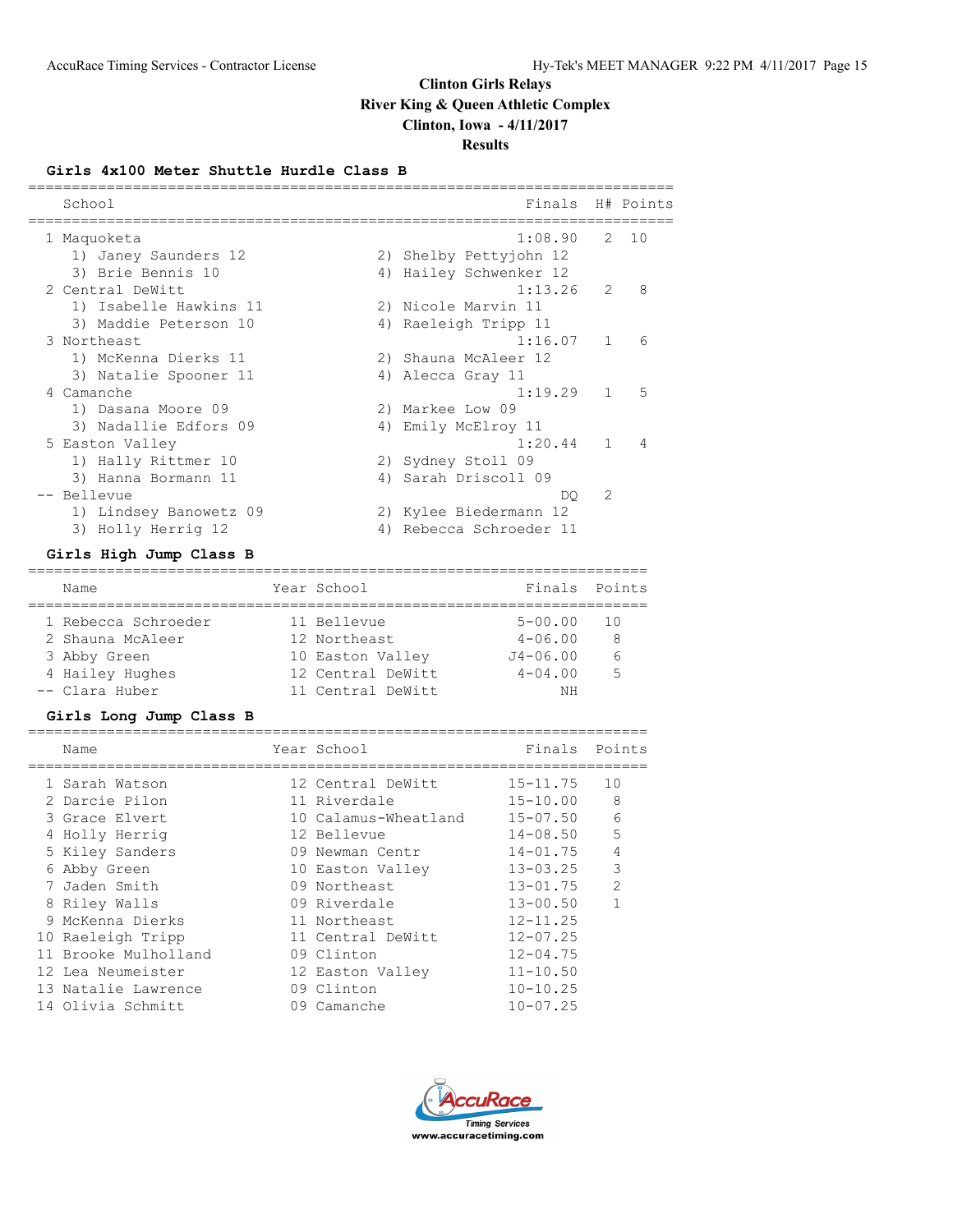## **Girls Shot Put Class B**

| Name                | Year School       | Finals       | Points       |
|---------------------|-------------------|--------------|--------------|
| 1 Courtney Schnoor  | 12 Camanche       | $41 - 08.50$ | 10           |
| 2 Brenna Seeser     | 12 Northeast      | $37 - 03.00$ | 8            |
| 3 Carrie Ferguson   | 12 Riverdale      | $37 - 00.00$ | $\epsilon$   |
| 4 Hope Jackson      | 09 Riverdale      | 36-06.00     | 5            |
| 5 Claire Abbot      | 09 Northeast      | $33 - 10.00$ | 4            |
| 6 Marly Bussa       | 11 Camanche       | 33-09.00     | 3            |
| 7 Kylie Pickett     | 09 Bellevue       | $33 - 06.00$ | $\mathbf{2}$ |
| 8 Anna Dunne        | 10 Bellevue       | $32 - 09.00$ | $\mathbf{1}$ |
| 9 Kennedy Thines    | 11 Easton Valley  | $31 - 11.00$ |              |
| 10 Sierra Petersen  | 12 Central DeWitt | $31 - 08.50$ |              |
| 11 Anne Dickinsen   | 10 Clinton        | $27 - 11.00$ |              |
| 12 Destiny Schwartz | 09 Maquoketa      | $27 - 06.00$ |              |
| 13 Maggie Borota    | 09 Central DeWitt | $27 - 02.00$ |              |
| 14 Alexa Clay       | 09 Clinton        | $26 - 09.00$ |              |
| 15 Miranda McHugh   | 09 West Liberty   | $26 - 04.00$ |              |
| 16 Kameryn Driscoll | 10 Easton Valley  | $26 - 03.00$ |              |
| 17 Payton Murray    | 11 Newman Centr   | $26 - 01.00$ |              |
| 18 Jo Kortenkamp    | 09 Maquoketa      | $24 - 06.00$ |              |
| 19 Abby Jacques     | 09 West Liberty   | $22 - 00.00$ |              |

#### **Girls Discus Throw Class B**

| Name                                                                           |            | Year School                                                                                                                                                                                                                     | Finals                                             | Points         |
|--------------------------------------------------------------------------------|------------|---------------------------------------------------------------------------------------------------------------------------------------------------------------------------------------------------------------------------------|----------------------------------------------------|----------------|
| 1 Hope Jackson                                                                 |            | 09 Riverdale                                                                                                                                                                                                                    | 111-08                                             | 10             |
| 2 Courtney Schnoor 12 Camanche                                                 |            |                                                                                                                                                                                                                                 | 108-08                                             | 8              |
| 3 Ella Filerio                                                                 |            |                                                                                                                                                                                                                                 | 11 West Liberty 59-01                              | 6              |
| 4 Lauryn Dean                                                                  |            | 11 Camanche                                                                                                                                                                                                                     | $98 - 08$                                          | 5              |
| 5 Brenna Seeser 12 Northeast                                                   |            |                                                                                                                                                                                                                                 | $94 - 02$                                          | $\overline{4}$ |
| 6 Sierra Petersen 12 Central DeWitt 91-09                                      |            |                                                                                                                                                                                                                                 |                                                    | $\mathcal{E}$  |
| 7 Carrie Ferguson 12 Riverdale                                                 |            |                                                                                                                                                                                                                                 | $90 - 07$                                          | 2              |
| 8 Marcella Kientoph 11 Northeast                                               |            |                                                                                                                                                                                                                                 | $88 - 04$                                          | $\mathbf{1}$   |
| 9 Destiny Schwartz 09 Maquoketa                                                |            |                                                                                                                                                                                                                                 | $83 - 09$                                          |                |
| 10 Kennedy Thines 11 Easton Valley 83-04                                       |            |                                                                                                                                                                                                                                 |                                                    |                |
| 11 Sadie Zaruba                       10 Easton Valley                   82-03 |            |                                                                                                                                                                                                                                 |                                                    |                |
| 12 Miranda McHugh 09 West Liberty 78-07                                        |            |                                                                                                                                                                                                                                 |                                                    |                |
| 13 Molly Ferguson                                                              | 10 Clinton |                                                                                                                                                                                                                                 | $77 - 11$                                          |                |
| 14 Kylie Pickett 09 Bellevue                                                   |            |                                                                                                                                                                                                                                 | $75 - 10$                                          |                |
| 15 Eliza Scheckel 11 Bellevue                                                  |            |                                                                                                                                                                                                                                 | $70 - 01$                                          |                |
| 16 Audrey Schlimmer 10 Central DeWitt 68-02                                    |            |                                                                                                                                                                                                                                 |                                                    |                |
| 17 Brittney Hansen 69 Maquoketa                                                |            |                                                                                                                                                                                                                                 | $66 - 00$                                          |                |
| 18 Erin Vits                                                                   |            |                                                                                                                                                                                                                                 | 11 Newman Centr 64-02                              |                |
| 19 Anastasia Facio 11 Clinton                                                  |            |                                                                                                                                                                                                                                 | $55 - 01$                                          |                |
|                                                                                |            |                                                                                                                                                                                                                                 | Women - Class A - Team Rankings - 19 Events Scored |                |
| 1) Dubuque Hempstead                                                           |            | 172 — 172 — 172 — 172 — 172 — 172 — 172 — 172 — 172 — 172 — 172 — 172 — 172 — 172 — 172 — 172 — 172 — 172 — 172 — 172 — 172 — 172 — 172 — 172 — 172 — 172 — 172 — 172 — 172 — 172 — 172 — 172 — 172 — 172 — 172 — 172 — 172 — 1 | 2) Wahlert Catholic                                |                |